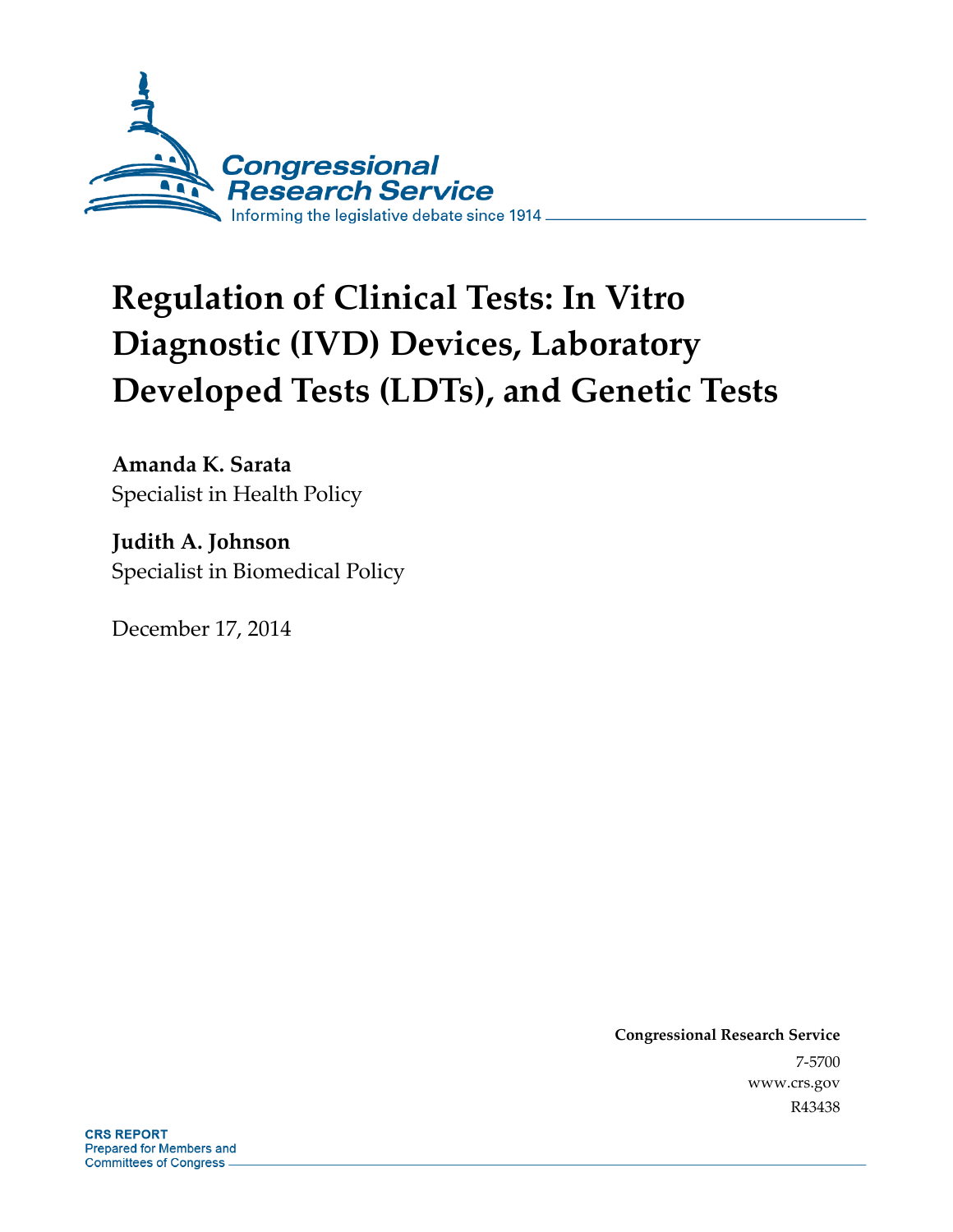### **Summary**

In vitro diagnostic (IVD) devices are used in the analysis of human samples, such as blood or tissue, to provide information in making health care decisions. Examples of IVDs include (1) pregnancy test kits or blood glucose tests for home use; (2) laboratory tests for infectious disease, such as HIV or hepatitis, and routine blood tests, such as cholesterol and anemia; and (3) tests for various genetic diseases or conditions. More recently, a specific type of diagnostic test—called a companion diagnostic—has been developed that may be used to select the best therapy, at the right dose, at the correct time for a particular patient; this is often referred to as personalized or precision medicine.

Federal agencies involved in the regulation of IVDs include the Food and Drug Administration (FDA) and the Centers for Medicare & Medicaid Services (CMS). FDA derives its authority to regulate the sale and distribution of medical devices, such as IVDs, from the Federal Food, Drug, and Cosmetics Act and the Public Health Service Act. CMS's authority to regulate IVDs is through the Clinical Laboratory Improvement Amendments of 1988. FDA regulates the safety and effectiveness of the diagnostic test, as well as the quality of the design and manufacture of the diagnostic test. CMS regulates the quality of clinical laboratories and the clinical testing process.

Traditionally, most genetic tests have not been subject to premarket review by the FDA. This is because in the past, genetic tests were developed by laboratories primarily for their in-house use—referred to as laboratory-developed tests (LDTs)—to diagnose mostly rare diseases and were highly dependent on expert interpretation. However, more recently, LDTs have been developed to assess relatively common diseases and conditions, thus affecting more people, and direct-to-consumer (DTC) genetic testing has become more available over the Internet. The extent to which LDTs should be regulated by the FDA, in conjunction with CMS, has traditionally been a subject of debate. Some clinical laboratories and manufacturers of LDTs have maintained that LDTs should be outside of the FDA's regulatory purview. Legislation was introduced in the  $110<sup>th</sup>$ and  $112<sup>th</sup>$  Congresses with the aim of clarifying regulatory oversight and supporting innovation.

In June 2010, FDA announced its decision to exercise its authority over all LDTs. A provision in the Food and Drug Administration Safety and Innovation Act of 2012 stipulates that the agency "may not issue any draft or final guidance on the regulation" of LDTs without, "at least 60 days prior to such issuance," first notifying Congress "of the anticipated details of such action." On July 31, 2014, in fulfillment of this statutory requirement, the FDA officially notified the Senate Committee on Health, Education, Labor and Pensions and the House Committee on Energy and Commerce that it will issue draft guidance on the regulation of LDTs, and included the anticipated details of that regulatory framework. On October 3, 2014, the FDA formally issued these documents as draft guidance in the *Federal Register*, giving 120 days for comment.

The draft guidance identifies groups of LDTs that will be  $(1)$  exempt from regulation entirely;  $(2)$ only required to meet notification and adverse event reporting requirements; and (3) required to meet notification, adverse event reporting, applicable premarket review, and other regulatory requirements. FDA will use the information obtained through the notification requirement to classify LDTs, based on risk, using a public process involving advisory panels and public comment. Once classification has taken place, the FDA will enforce premarket review requirements, prioritizing the highest-risk tests. The agency anticipates the entire process of bringing all LDTs into compliance will take nine years to complete.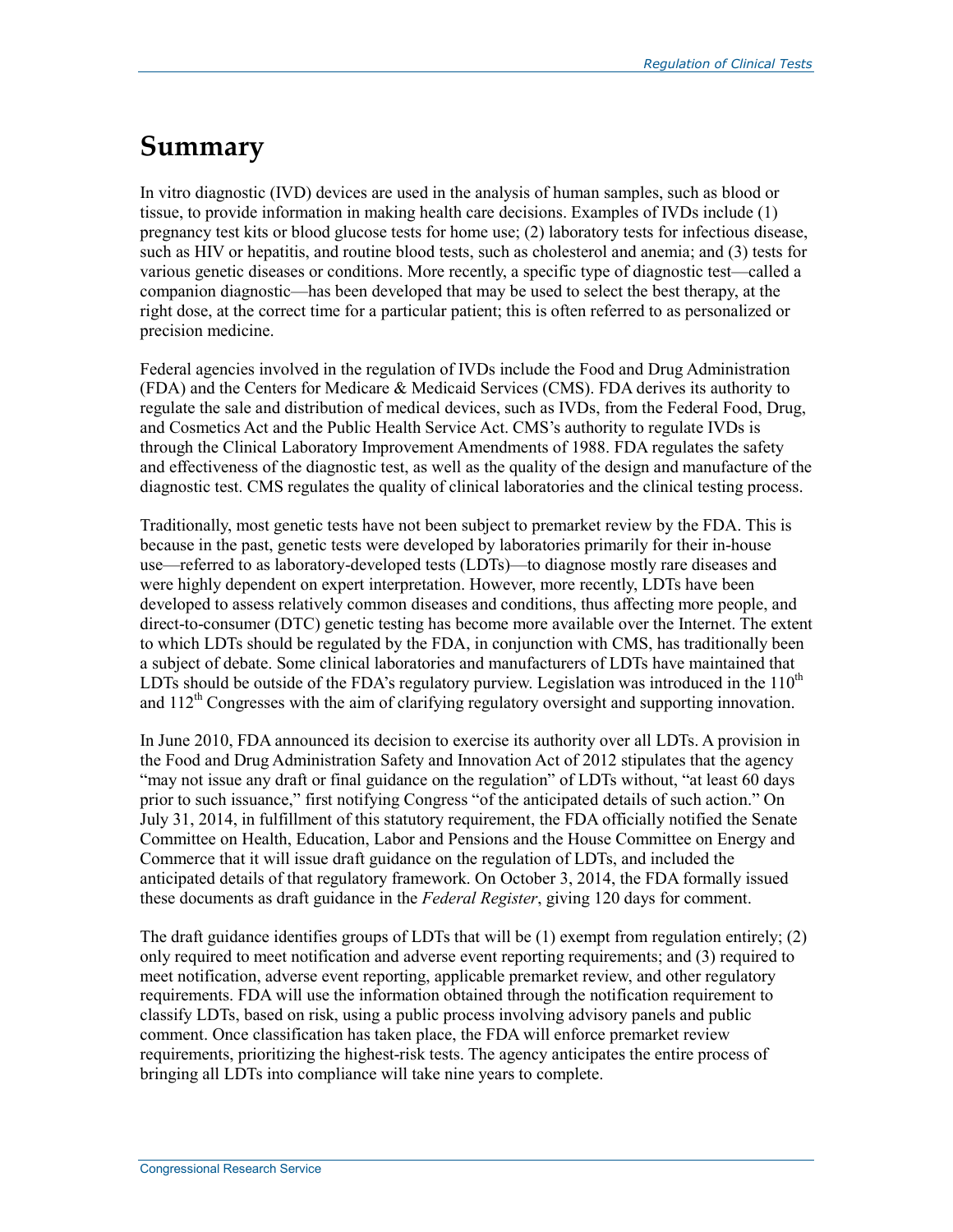## **Contents**

| IVD Products for Research Use Only (RUO) or Investigational Use Only (IUO)  9 |  |
|-------------------------------------------------------------------------------|--|
|                                                                               |  |
|                                                                               |  |
|                                                                               |  |
|                                                                               |  |
| FDA's Draft Guidance: "Framework for Regulatory Oversight of Laboratory       |  |
|                                                                               |  |
|                                                                               |  |

### **Appendixes**

|--|--|--|--|

### **Contacts**

|--|--|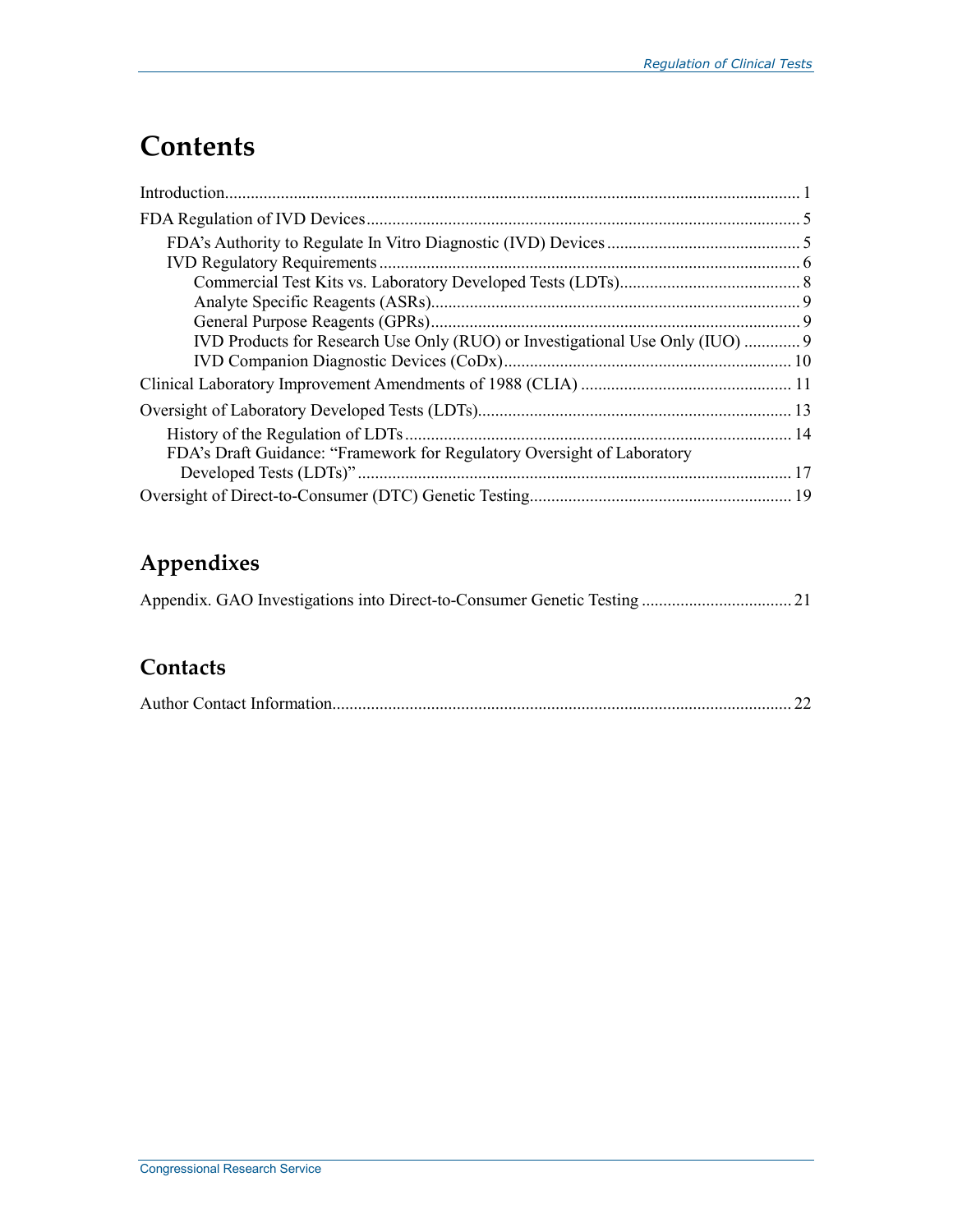## **Introduction**

In vitro diagnostic (IVD) devices, including genetic tests, provide information that is used to inform health care decision making.<sup>1</sup> IVDs are devices that are used in laboratory analysis of human samples and include commercial test products and instruments used in testing, among other things. IVDs may be used in a variety of settings, including a clinical laboratory, a physician's office, or in the home.

IVDs have a number of uses, such as diagnosis, screening, staging, and disease management, including, for example, the selection and dosing of therapeutics. One estimate found that the results of clinical laboratory tests influence approximately 70% of health care decisions.<sup>2</sup> Despite this broad effect on the delivery of health care, spending on IVDs represents a small portion of overall health care costs.<sup>3</sup> The Centers for Disease Control and Prevention (CDC) estimated that, based on 2007 data, approximately 6.8 billion clinical laboratory tests are performed in the United States annually, but noted that "publicly available information about the economic status and quality of the laboratory medicine sector remains limited."<sup>4</sup>

IVDs may be used in the care of a patient in numerous ways (see text box) and at various points in the delivery of care. IVDs differ from other medical devices in that they do not act directly on a patient to produce a result as does, for example, an implantable stent that keeps an artery open to allow blood flow. Instead, the potential for risk of harm to the patient would be from the generation of inaccurate test results that could lead to the mismanagement of a patient's disease or condition (i.e., false negative test result) or to treatment for a disease or condition that is in fact absent (false positive test result). $5$ 

Given this potential risk, as well as the impact on the overall delivery of health care, the federal government has taken a role in the oversight of IVDs. Federal oversight of IVDs spans several federal agencies, including the Food and Drug Administration (FDA) and the Centers for Medicare & Medicaid Services (CMS). Oversight efforts focus on ensuring the safety and effectiveness of IVDs; the accuracy and reliability of IVDs; the quality of clinical laboratories that carry out IVD testing; the utility of the information in clinician and patient decision making; and the truthfulness of claims made about IVDs that are marketed directly to consumers.

<sup>&</sup>lt;sup>1</sup> The term "in vitro," meaning in glass, refers to testing that is carried out outside of the body. In contrast, "in vivo" testing is carried out in a living organism, such as electroencephalography (EEG), electrocardiography (EKG), or diagnostic imaging (X-ray).

<sup>&</sup>lt;sup>2</sup> UnitedHealth Center for Health Reform and Modernization, "Personalized Medicine: Trends and prospects for the new science of genetic testing and molecular diagnostics," Working Paper 7, March 2012, http://www.unitedhealthgroup.com/~/media/uhg/pdf/2012/unh-working-paper-7.ashx.

<sup>&</sup>lt;sup>3</sup> The Lewin Group, "Laboratory Medicine: A National State Report," May 2008, p. 2, https://www.futurelabmedicine.org/pdfs/2007%20status%20report%20laboratory\_medicine\_-\_a\_national\_status\_report\_from\_the\_lewin\_group.pdf on October 20, 2012.

<sup>4</sup> Ibid., p. 3.

<sup>&</sup>lt;sup>5</sup> IVDs evaluate the level of various biomarkers in a patient's tissue or blood sample. A biomarker is used as a surrogate marker for an outcome that is important to patients. The Institute of Medicine defines surrogate as "biomarker intended to substitute for a clinical endpoint [and] expected to predict clinical benefit (or harm ... ) based on epidemiologic, therapeutic, pathophysiologic, or other scientific evidence." Although beyond the scope of this report, recent studies have questioned the wisdom of relying on surrogate markers to accurately predict treatment effects on important clinical outcomes, such as death and quality of life. http://www.iom.edu/Reports/2010/Evaluation-of-Biomarkers-and-Surrogate-Endpoints-in-Chronic-Disease.aspx.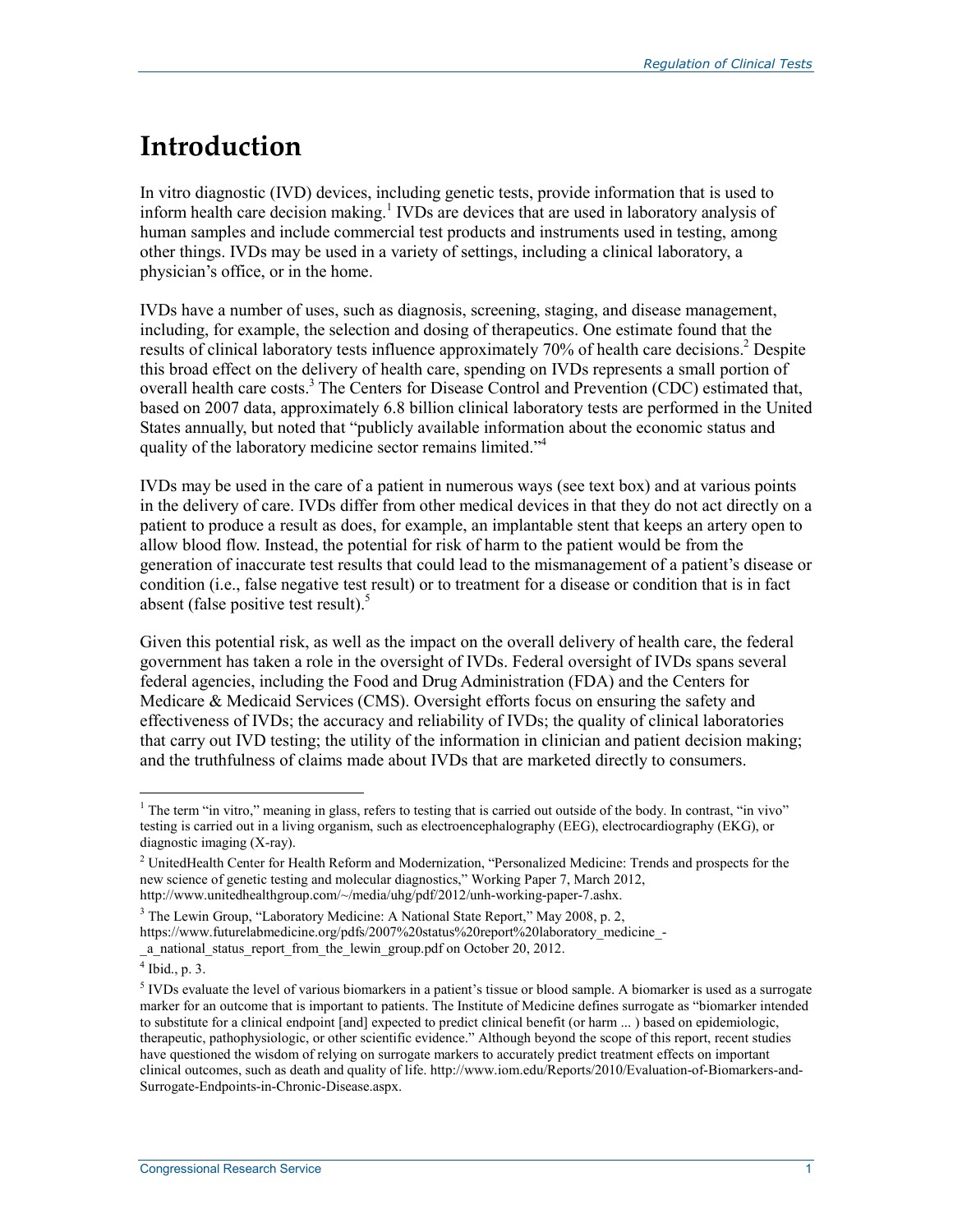IVDs include genetic tests, a type of diagnostic test that analyzes various aspects of an individual's genetic material (DNA, RNA, chromosomes, and genes).<sup>6</sup> Through basic research, scientists have "discovered hundreds of genes that harbor variations contributing to human illness."<sup>7</sup> They have also found "genetic variability in patients' responses to dozens of treatments" and are using IVDs "to better predict patients' responses to targeted therapy."<sup>8</sup> The use of an IVD companion diagnostic device to select the best therapy, at the right dose, at the correct time for a particular patient is often referred to as personalized medicine.<sup>9</sup> Another term, pharmacogenomics, is sometimes used interchangeably with personalized medicine. Pharmacogenomics is the study of how individual genetic variation affects a person's response to drugs.<sup>10</sup> Currently, more than 100

#### **The Role of IVDs in Health Care**

IVDs may be used in many components of the care of an individual patient. These include, for example:

**Diagnosing** disease or ruling out the presence of a disease;

**Predicting** the potential risk of eventually developing a disease or disorder;

**Determining** the likely course or outcomes of a disease;

**Choosing** the most effective and appropriate treatment;

**Guiding** disease management; and

**Monitoring** response to treatment throughout care.

**Sources:** Raman G., Avendano EE, Chen M. Update on Emerging Genetic Tests Currently Available for Clinical use in Common Cancers. Evidence Report/Technology Assessment No. GEND0511, Rockville, MD: Agency for Healthcare Research and Quality. July 2013.

FDA-approved drugs contain pharmacogenomic information in their labeling.<sup>11</sup>

The regulation of genetic testing has raised several issues. Traditionally, most genetic tests have not been subject to premarket review by the FDA. It has been noted that, in the past, genetic tests were developed mostly by academic or research laboratories primarily for in-house use—tests referred to as laboratory-developed tests (LDTs)—to diagnose rare diseases and were highly dependent on expert interpretation.<sup>12</sup> In recent years, LDTs have been developed to assess relatively common diseases and conditions, such as various cancers. The extent to which all LDTs should be regulated by the FDA has been a subject of debate.<sup>13</sup> On July 31, 2014, the FDA officially notified the Senate Committee on Health, Education, Labor and Pensions and the House

<sup>6</sup> For more information about genetic testing and public policy, see CRS Report RL33832, *Genetic Testing: Scientific Background for Policymakers*, by Amanda K. Sarata.

<sup>7</sup> Margaret A. Hamburg and Francis S. Collins, "The Path to Personalized Medicine," *The New England Journal of Medicine*, vol. 363, no. 4 (July 22, 2010), pp. 301-304.

<sup>8</sup> Ibid., p. 301.

<sup>9</sup> Food and Drug Administration, *Paving the Way for Personalized Medicine: FDA's Role in a New Era of Medical Product Development*, October 2013, p. 6, http://www.fda.gov/downloads/ScienceResearch/SpecialTopics/ PersonalizedMedicine/UCM372421.pdf. For more information about the FDA' s role in personalized medicine, see http://www.fda.gov/scienceresearch/specialtopics/personalizedmedicine/default.htm.

<sup>10</sup> Ibid., p. 8.

<sup>&</sup>lt;sup>11</sup> Food and Drug Administration, "Table of Pharmacogenomic Biomarkers in Drug Labeling," http://www.fda.gov/ Drugs/ScienceResearch/ResearchAreas/Pharmacogenetics/ucm083378.htm.

<sup>&</sup>lt;sup>12</sup> Testimony of Jeffrey Shuren, M.D., Director, Center for Devices and Radiological Health, FDA, in U.S. Congress, Subcommittee on Oversight and Investigations, Committee on Energy and Commerce, U.S. House of Representatives, *Direct-to-Consumer Genetic Testing and the Consequences to the Public*, hearings, 111th Congress, 2nd sess., July 22, 2010, http://www.fda.gov/NewsEvents/Testimony/ucm219925.htm.

<sup>&</sup>lt;sup>13</sup> Both the Secretary's Advisory Committee on Genetics, Health, and Society (SACGHS) in April 2008 and the Secretary's Advisory Committee on Genetic Testing (SACGT) in July 2000 have recommended that FDA be involved in the regulation of laboratory developed genetic tests. For further information on SACGHS, see http://oba.od.nih.gov/ SACGHS/sacghs\_home.html. For further information on SACGT, see http://oba.od.nih.gov/SACGHS/sacgt\_info.html.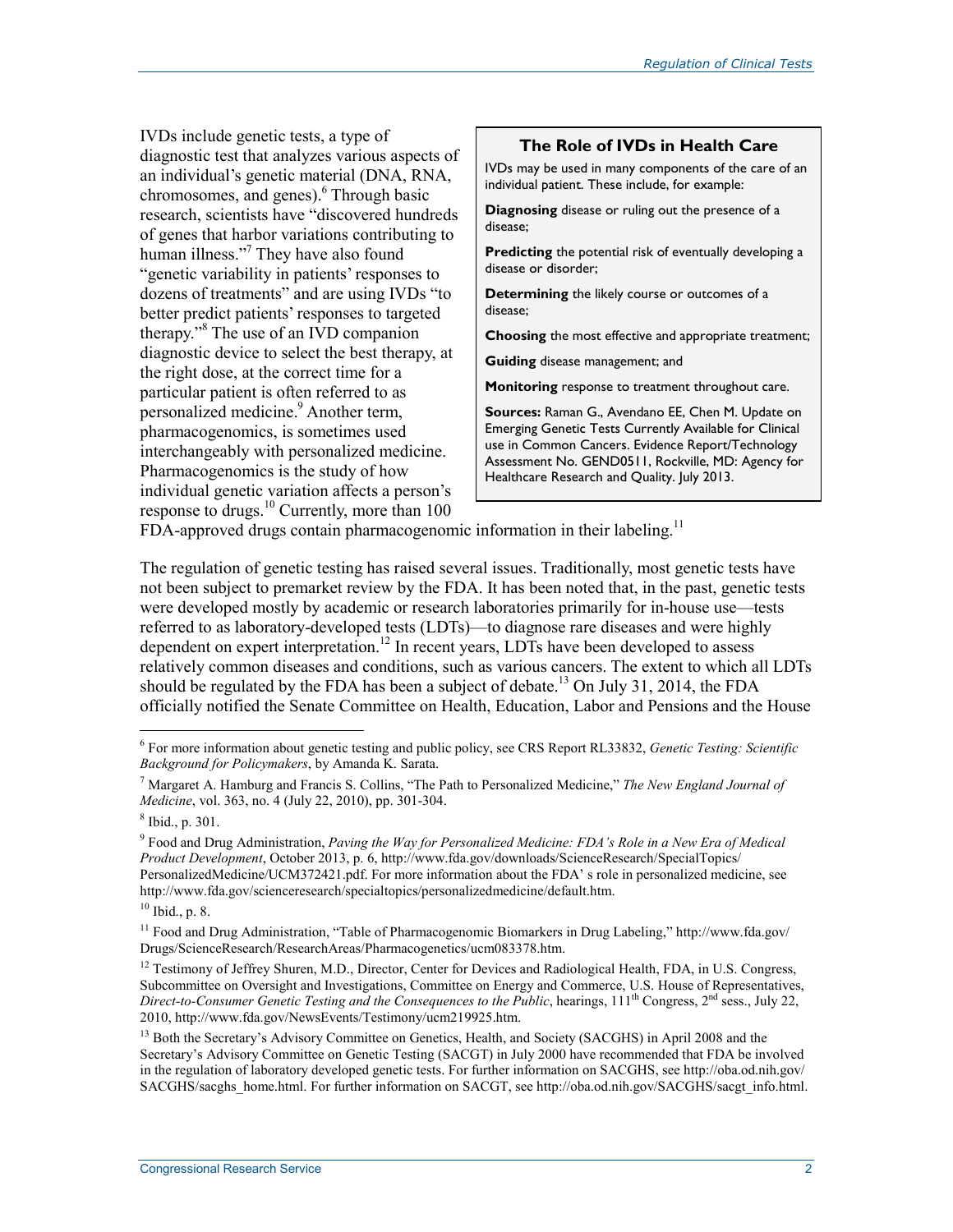Committee on Energy and Commerce that it will be issuing draft guidance;<sup>14</sup> on October 3, 2014, the agency published a notice in the *Federal Register* announcing the availability of the guidance documents and requesting comments within 120 days to ensure their consideration in the development of final guidance.<sup>15</sup>

The appropriate degree and extent of federal regulation of direct-to-consumer (DTC) genetic testing has also been a subject of debate amongst relevant federal agencies as well as the affected entities (mostly for-profit companies, for example, 23andMe, Pathway Genomics, or Life Technologies). Genetic testing has become increasingly available for direct purchase by consumers, generally over the Internet. In this type of testing—direct-to-consumer genetic testing—the consumer sends in a tissue sample, often cells from the inside of the cheek, and the results are conveyed directly to the consumer by the company that developed the test. In 2010, the Government Accountability Office (GAO) testified that in its investigation of DTC genetic tests—priced from \$299 to \$999—from four companies, it found the DTC genetic test results to be "misleading and of little or no practical use to consumers."<sup>16</sup>

Congress and the regulatory agencies have historically been interested in balancing the goals of allowing consumers to have access, as quickly as possible, to new and improved medical devices with preventing devices that are not safe and effective from entering or remaining on the market. In the case of IVDs, and specifically, LDTs, Congress has introduced bills that attempt to address both of these goals, that is, to support innovation and to increase or expand regulatory oversight.<sup>17</sup> Approaches have included, among others, streamlining regulation by concentrating it in a single federal agency or requiring the FDA to assert its enforcement authority over LDTs.

In addition to its role as regulator, the federal government has a role as a payer for IVDs, primarily through the Medicare program.<sup>18</sup> Medicare covers outpatient clinical laboratory testing and generally reimburses for these tests based on the Clinical Laboratory Fee Schedule (CLFS).<sup>1</sup>

 $14$  Food and Drug Administration, "FDA takes steps to help ensure the reliability of certain diagnostic tests," July 31, 2014, http://www.fda.gov/NewsEvents/Newsroom/PressAnnouncements/ucm407321.htm.

<sup>15 79</sup> Fed. Reg. 59776, October 3, 2014.

<sup>&</sup>lt;sup>16</sup> U.S. Government Accountability Office, Direct-To-Consumer Genetic Tests: Misleading Test Results Are Further Complicated by Deceptive Marketing and Other Questionable Practices, GAO-10-847T, July 22, 2010, p. 4, http://www.gao.gov/new.items/d10847t.pdf.

<sup>&</sup>lt;sup>17</sup> For example, see (1) 110<sup>th</sup> Congress: Laboratory Test Improvement Act of 2007, S. 736 (Kennedy); Genomics and Personalized Medicine Act of 2007, S. 976 (Obama); (2)  $112^{th}$  Congress: Modernizing Laboratory Test Standards for Patients Act of 2011, H.R. 3207 (Burgess); and (3) 113<sup>th</sup> Congress: Medical Testing Availability Act of 2013, H.R. 3005 (Burgess).

<sup>&</sup>lt;sup>18</sup> Medicare has recently made modifications to its reimbursement mechanism for some IVDs, including molecular pathology tests that are often LDTs. Specifically, "[m]any LDTs do not have their own HCPCS codes; instead, they are billed using unlisted codes for which Medicare Administrative Contractors (MACs) establish a payment amount for their local jurisdictions. Prior to 2012, other LDTs were billed to Medicare using "stacking codes," where a laboratory submits a code for each step of the testing process. These "stacking codes" were eliminated at the end of 2012 and replaced with new test-specific codes." See 78 *Federal Register* 74229, December 10, 2013. The Department of Defense, on the other hand, based upon the new codes, discontinued paying for certain LDTs through the TRICARE program. Under 32 C.F.R.  $\S199.4(g)(15)(i)$  (A) the Defense Health Agency does not cost-share medical devices including LDTs if the tests are non-FDA approved, which DOD defined as not having received FDA marketing 510(k) clearance or premarket approval. Such non-FDA approved LDTs are not covered by TRICARE, except under a recently promulgated LDT demonstration project. For more information on TRICARE coverage, please contact CRS Analyst Don Jansen.

<sup>&</sup>lt;sup>19</sup> "Under SSA Sections 1833 and 1861, outpatient clinical laboratory services are paid on a Fee Schedule under Medicare Part B when they are furnished in a Medicare participating laboratory and ordered by a physician or qualified (continued...)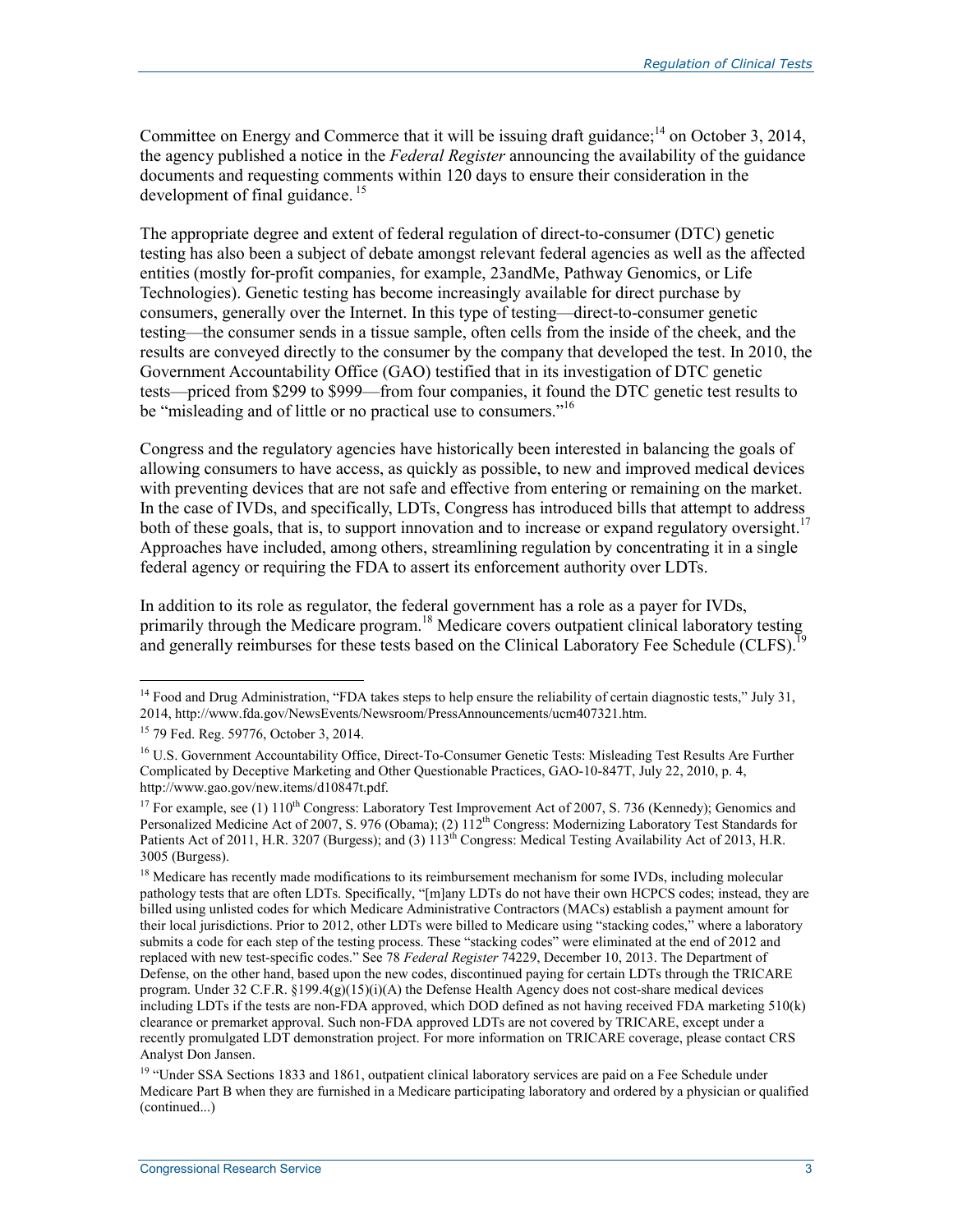Medicare also covers clinical laboratory testing conducted during inpatient care either in a hospital or a skilled nursing facility (SNF).<sup>20</sup> Although an in-depth discussion of this issue is outside the scope of this report, the federal role as payer intersects with its role as regulator. This is due to the fact that, as a payor, Medicare generally will only cover IVDs that have passed FDA premarket review—either approval or clearance—where such FDA review is required by applicable statute and regulation.<sup>21</sup> However, in these cases, FDA approval or clearance is not sufficient in and of itself to result in a favorable coverage decision by CMS for any given IVD.<sup>22</sup>

#### **Definitions23**

**In Vitro Diagnostic (IVD) Device:** Device used in the analysis of human samples; includes commercial test products and instruments used in testing, among other things.

**Laboratory-Developed Test (LDT):** A class of IVD that is manufactured, including being developed and validated, and offered, within a single laboratory. LDTs may sometimes be referred to as "home-brew tests." (Source: FDA. [2010] Oversight of Laboratory Developed Tests; Public Meeting; Request for Comments; F.R. 2010-14654. http://www.gpo.gov/fdsys/pkg/FR-2010-06-17/html/2010-14654.htm.)

*All LDTs are IVDs.* 

**Genetic Test:** A test that analyzes various aspects of an individual's genetic material (DNA, RNA, chromosomes, and genes).

*All genetic tests are IVDs. Most genetic tests are LDTs.* 

This report provides an overview of federal regulation of IVDs by FDA, through the Federal Food, Drug, and Cosmetics Act (FFDCA) and the Public Health Service Act (PHSA), and by CMS, through the Clinical Laboratory Improvement Amendments (CLIA) of 1988.<sup>24</sup> It then provides a discussion of the oversight of LDTs—including the history of the debate over regulating LDTs and a description of FDA's recently announced *Framework for Regulatory Oversight of Laboratory Developed Tests (LDTs)*—as well as an overview of the regulation of DTC genetic tests. Terms used throughout this report are defined in the text box.

<sup>(...</sup>continued)

non-physician practitioner who is treating the patient." See CMS, "Clinical Laboratory Fee Schedule: Payment System Fact Sheet Series," January 2012, http://www.cms.gov/Outreach-and-Education/Medicare-Learning-Network-MLN/ MLNProducts/downloads/clinical\_lab\_fee\_schedule\_fact\_sheet.pdf.

 $^{20}$  For more information about payment under Medicare for clinical diagnostic laboratory services, see CRS Report RL30526, *Medicare Payment Updates and Payment Rates*, coordinated by Paulette C. Morgan.

 $21$  For novel and high-risk devices, premarket review entails conducting clinical studies, submitting the results of the clinical studies along with a premarket approval (PMA) application, and requires evidence providing reasonable assurance that the device is safe and effective. The PMA process results in a type of FDA permission called *approval*. For moderate-risk devices, premarket review involves submitting a 510(k) notification demonstrating that the device is substantially equivalent to a device already on the market (a predicate device) that does not require a PMA. The 510(k) process, named for its authorizing FFDCA section, is unique to medical devices and results in FDA *clearance*. Substantial equivalence is determined by comparing the performance characteristics of a new device with those of a predicate device; clinical data demonstrating safety and effectiveness are usually not required.

<sup>&</sup>lt;sup>22</sup> For further details, see the Secretary's Advisory Committee on Genetics, Health, and Society, 2006, "Coverage and Reimbursement of Genetic Tests and Services;" p. 29, http://oba.od.nih.gov/oba/sacghs/reports/CR\_report.pdf.

 $^{23}$  For the purposes of this report, the definitions include only those tests that are health-related.

<sup>&</sup>lt;sup>24</sup> P.L. 100-578, PHSA §353. All clinical laboratories that perform testing on a human specimen for health related purposes are regulated under the authority of CLIA, regardless of whether they participate in either or both the Medicare and Medicaid programs.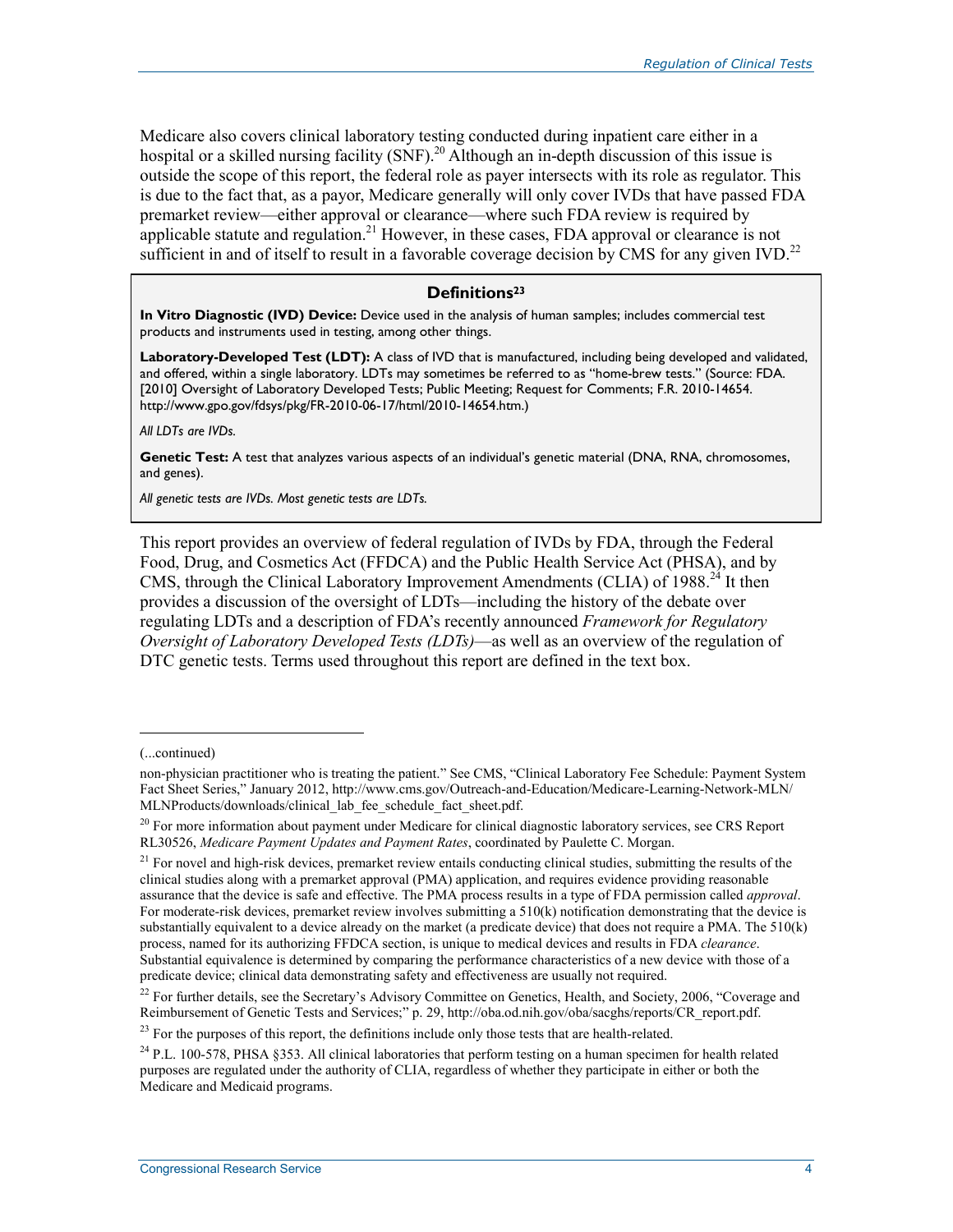## **FDA Regulation of IVD Devices**<sup>25</sup>

As with other medical devices, the application of FDA regulatory requirements to IVDs depends on the IVD's risk classification according to its intended use. Risk classification "is based on the risk the device poses to the patient or the user and the information available to address that risk."26 The risk classification process is described in more detail in the "IVD Regulatory Requirements" section of this report. IVDs are defined in regulation as a specific subset of medical devices that include "reagents, instruments, and systems intended for use in the diagnosis of disease or other conditions ... in order to cure, mitigate, treat, or prevent disease ... [s]uch products are intended for use in the collection, preparation, and examination of specimens taken from the human body." $^{27}$ 

As indicated by this definition, an IVD may be either a complete test or a component of a test. In either case, the IVD comes under FDA's regulatory purview. Test components include both nondiagnostic ingredients, called general purpose reagents (GPRs),<sup>28</sup> and the active ingredient in a diagnostic test, referred to as the analyte specific reagent  $(ASR)$ <sup>29</sup>

There are two routes to market for an IVD used in the clinical management of patients. In one route, the product is developed, produced, and sold by a manufacturer for distribution to multiple laboratories—referred to as a "commercial test kit." In the second route, the product is developed by and used in a single laboratory—referred to as a "laboratory developed test," or LDT. LDTs may use ASRs or GPRs that are either manufactured in-house by the laboratory or that are commercially developed and distributed. The FDA has been generally exercising enforcement discretion for LDTs in that the agency has generally not enforced applicable regulatory requirements.

### **FDA's Authority to Regulate In Vitro Diagnostic (IVD) Devices**

IVDs that are used in the clinical management of patients generally fall under the definition of medical device and therefore are subject to regulation by the FDA. The FDA derives its authority to regulate the sale and distribution of medical devices from the Medical Device Amendments of 1976 (MDA, P.L. 94-295), which amended the FFDCA. Congress via the MDA amended the definition of "device" and outlined a basic process for premarket approval and clearance of such devices, among other things.

<sup>25</sup> For further information about FDA regulation of medical devices broadly, see CRS Report R42130, *FDA Regulation of Medical Devices*, by Judith A. Johnson.

<sup>26</sup> Elizabeth Mansfield, Timothy J. O'Leary, and Steven I. Gutman, "Food and Drug Administration Regulation of *in Vitro* Diagnostic Devices," *Journal of Molecular Diagnostics*, vol. 7, no. 1 (February 2005), pp. 2-7.

 $27$  21 C.F.R. §809.3(a); Definitions.

<sup>&</sup>lt;sup>28</sup> A GPR is "a chemical reagent that has general laboratory application, is used to collect, prepare, and examine specimens from the human body for diagnostic purposes, and is not labeled or otherwise intended for a specific diagnostic application ... [GPRs] do not include laboratory machinery, automated or powered systems." 21 C.F.R. §864.4010(a).

<sup>&</sup>lt;sup>29</sup> An analyte is defined as a substance or chemical constituent undergoing analysis. ASRs are "antibodies, both polyclonal and monoclonal, specific receptor proteins, ligands, nucleic acid sequences, and similar reagents which, through specific binding or chemical reaction with substances in a specimen, are intended for use in a diagnostic application for identification and quantification of an individual chemical substance or ligand in biological specimens."  $21$  C.F.R. §864.4020(a).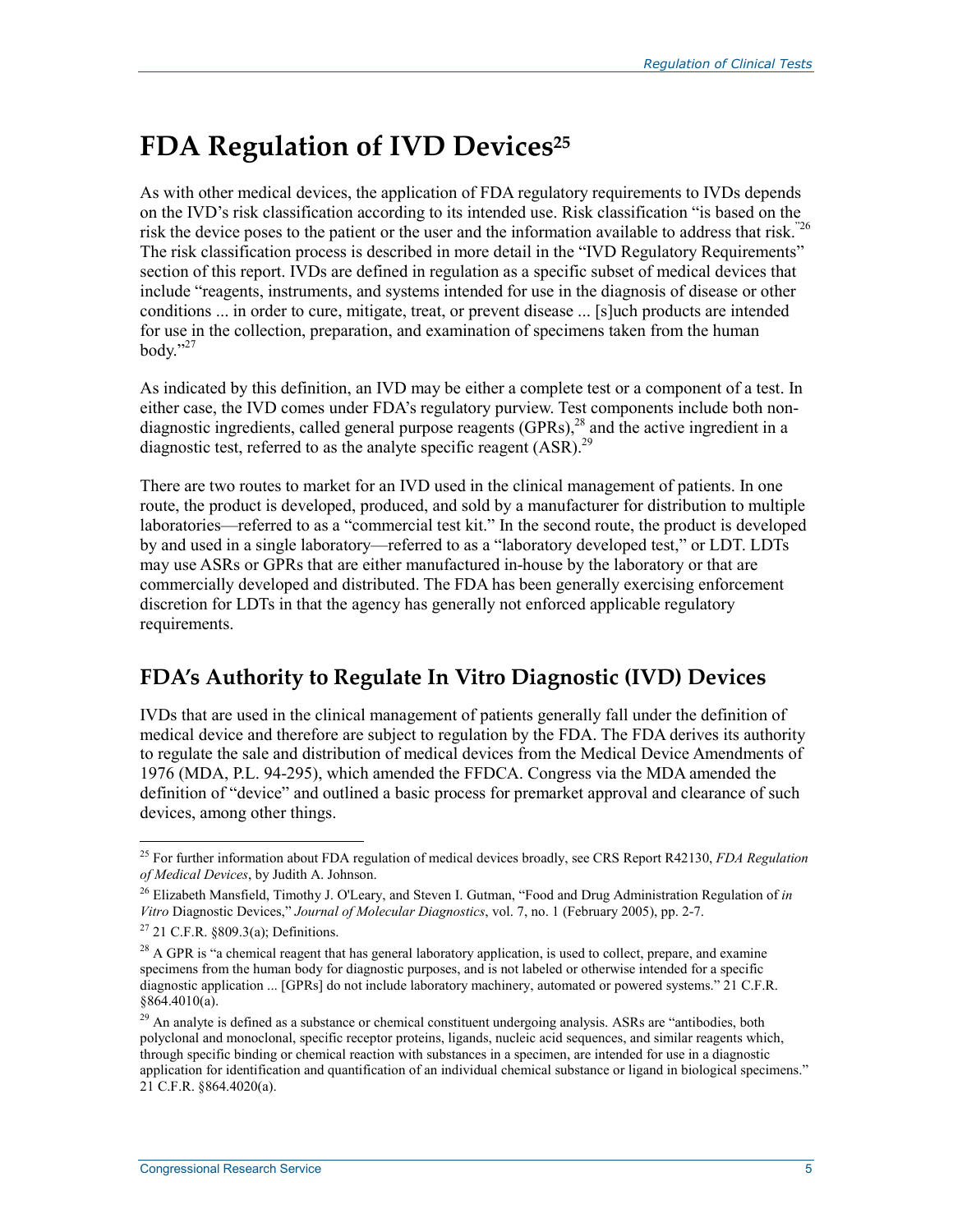The term "device" is statutorily defined as "an instrument, apparatus, implement, machine, contrivance, implant, *in vitro reagent*, or other similar or related article, including any component, part, or accessory" (emphasis added) that is "intended for use in the diagnosis of disease or other conditions, or in the cure, mitigation, treatment, or prevention of disease, in man or other animals, or is intended to affect the structure or any function of the body of man or other animals."<sup>30</sup> Some tests may be used for non-health related purposes; for example, certain genetic testing may be used to determine ancestry. It has been noted that this type of test would not come under the FDA's regulatory purview.<sup>31</sup>

In some limited cases, IVDs may fall under the statutory definition of a biological product, and are therefore subject to the requirements of the PHSA for the licensure of biological products.<sup>32</sup> Such IVDs include, for example, blood donor screening tests for infectious agents (HIV, hepatitis B and C), blood grouping, and cross-matching prior to transfusion.<sup>33</sup> Given that IVDs may fall under either the definition of medical device or biological product, they are regulated by FDA primarily through the Center for Devices and Radiological Health (CDRH) and additionally by the Center for Biologics Evaluation and Research (CBER).<sup>34</sup>

### **IVD Regulatory Requirements**

FDA uses a risk-based regulatory scheme for medical devices, including IVDs. IVDs receive their risk classification based on their intended use and the risk relative to that use. The intended use "is established according to the claims the manufacturer or sponsor intends to make for the device, and includes the target population and the clinical setting for the use of an IVD."<sup>35</sup> In addition, classification is based on the risk the device poses to the patient; for IVDs this is the risk to the patient of an incorrect test result. Congress provided definitions in the MDA for the three device classes—class I, class II, class III—based on the level of risk; low-, moderate-, and highrisk, respectively. About 50% of IVDs are class I, 42% are class II and 8% are class III.<sup>36</sup> Device classification determines the type of premarket regulatory requirements that a manufacturer must follow.

 $30$  FFDCA  $\S 201(h)$ .

<sup>&</sup>lt;sup>31</sup> See, for example, JK Wagner et al., "Tilting at windmills no longer: A data-driven discussion of DTC DNA ancestry testing," *Genetics in Medicine,* vol. 14, no.6 (2012), pp. 586-593.

<sup>32</sup> PHSA §351; Regulation of Biological Products.

<sup>33</sup> FDA, CDRH/CBER, *Guidance for Industry and FDA Staff: In Vitro Diagnostic (IVD) Device Studies—Frequently Asked Questions*, Rockville, MD, June 25, 2010, p. 5, http://www.fda.gov/downloads/MedicalDevices/ DeviceRegulationandGuidance/GuidanceDocuments/UCM071230.pdf.

<sup>&</sup>lt;sup>34</sup> Ibid., pp. 6-7. Within CDRH, IVD products are reviewed by the Office of In Vitro Diagnostics and Radiological Health (OIR), formerly called the Office of In Vitro Diagnostic Device Evaluation and Safety (OIVD). http://www.fda.gov/AboutFDA/CentersOffices/OfficeofMedicalProductsandTobacco/CDRH/CDRHOffices/ ucm115904.htm.

<sup>&</sup>lt;sup>35</sup> Zivana Tezak, Marina V. Kondratovich, and Elizabeth Mansfield, "US FDA and personalized medicine: in vitro diagnostic regulatory perspective," *Personalized Medicine*, vol. 7, no. 5 (2010), pp. 517-530.

<sup>&</sup>lt;sup>36</sup> FDA/CDRH Public Meeting: Oversight of Laboratory Developed Tests (LDTs), July 19, 2010, transcript, p. 45. http://www.fda.gov/downloads/MedicalDevices/NewsEvents/WorkshopsConferences/UCM226203.pdf.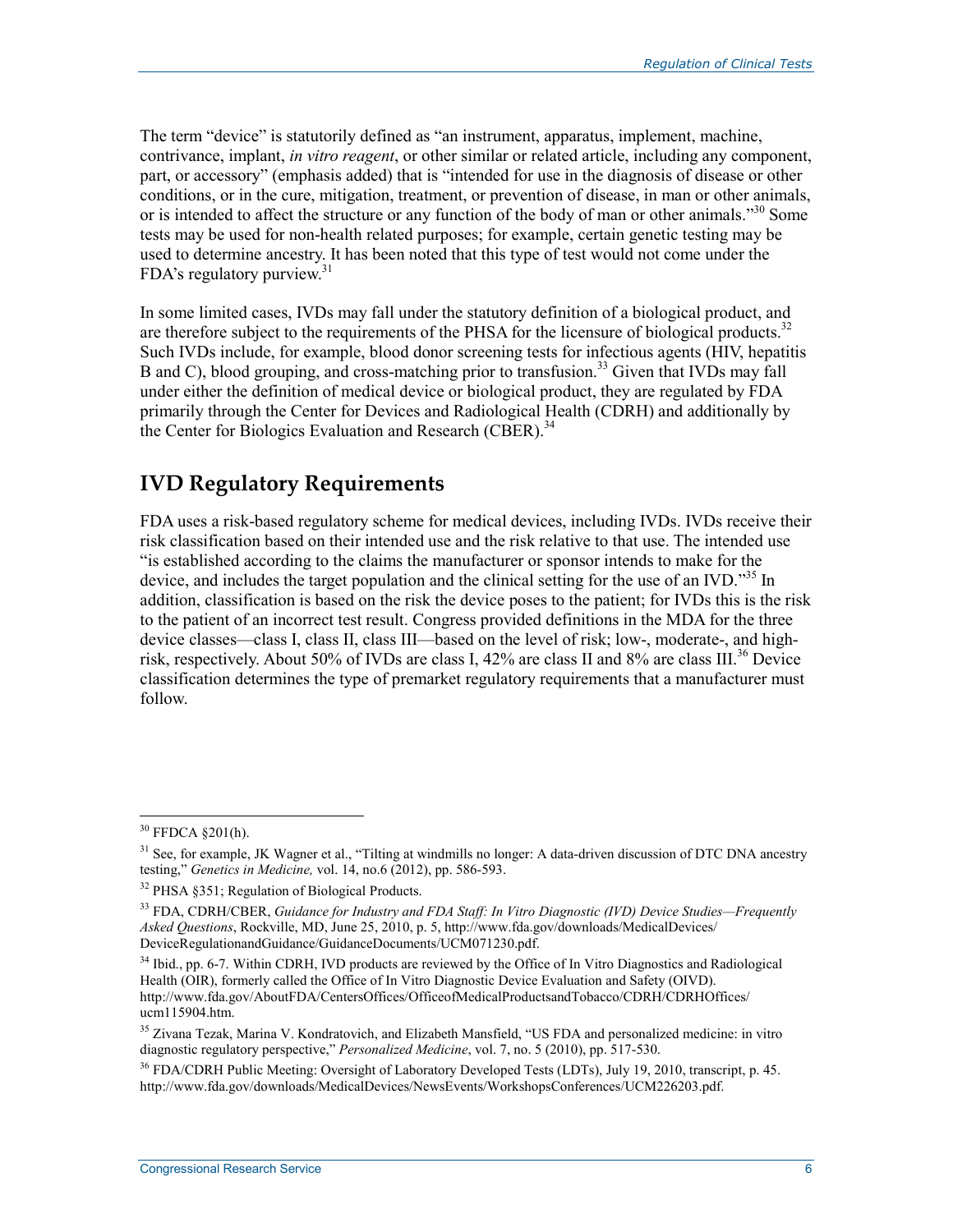Many low-risk devices (class I) are exempt from premarket review through the respective classification regulations and manufacturers need not submit an application to FDA prior to marketing.<sup>37</sup> Premarket review is required for moderate- and high-risk devices (class II and class III). $^{38}$  In general, there are two main pathways that manufacturers can use to bring such devices to market. One pathway consists of conducting clinical studies and submitting a premarket approval (PMA) application, which requires evidence providing reasonable assurance that the device is safe and effective. The PMA process is generally used for novel and high-risk devices and results in a type of FDA permission called *approval*. The other path involves submitting a 510(k) notification

#### **General Controls**

General controls include both pre- and postmarket requirements, and are the minimum regulations that apply to all FDA regulated medical devices. Among other things, general controls include the following:

- 1. Establishment Registration
- 2. Device Listing
- 3. Good Manufacturing Practices
- 4. Labeling
- 5. Premarket Notification

**Source:** See FDA, *General Controls for Medical Devices*, May 13, 2009, http://www.fda.gov/MedicalDevices/ DeviceRegulationandGuidance/Overview/ GeneralandSpecialControls/ucm055910.htm Accessed July 30, 2013.

demonstrating that the device is substantially equivalent to a device already on the market—a predicate device—that does not require a PMA.<sup>39</sup> The 510(k) process is unique to medical devices and, if successful, results in FDA *clearance*. Substantial equivalence is determined by comparing the performance characteristics of a new device with those of a predicate device; clinical data demonstrating safety and effectiveness are usually not required. The FDA has 180 days to review a PMA application and 90 days to review a 510(k) notification. Once a PMA application is approved or a 510(k) notification is cleared for marketing, manufacturers must comply with regulations on manufacturing, labeling, surveillance, device tracking, and adverse event reporting.40 In addition, any future modification of the device must be cleared or approved by the FDA.

**Class I** devices are those under current law for which general controls "are sufficient to provide reasonable assurance of the safety and effectiveness of the device."<sup>41</sup> This is the lowest risk category; most class I devices are exempt from premarket review though they still have to comply with the other general controls (see text box). "Class I IVDs include certain reagents and instruments, as well as a number of highly adjunctive IVD tests, where one test is dependent on the results of another; consequently an incorrect result would generally be detected easily.... An example of a class I test is a luteinizing hormone test that, if it gives a false result, may lead to delayed conception but is unlikely to directly harm the patient.<sup>742</sup>

**Class II** devices are those under current law "which cannot be classified as class I because the general controls by themselves are insufficient to provide reasonable assurance of safety and

 $37$  FFDCA  $$513(a)(1)(A)$ .

<sup>&</sup>lt;sup>38</sup> FFDCA §513(a)(1)(B) and (C).

 $39$  For novel low-to-moderate risk devices without a predicate, there is an alternative called the de novo process; FFDCA §513(f).

<sup>&</sup>lt;sup>40</sup> For example, specific requirements on IVD device labeling are found at http://www.fda.gov/MedicalDevices/ DeviceRegulationandGuidance/Overview/DeviceLabeling/InVitroDiagnosticDeviceLabelingRequirements/default.htm. <sup>41</sup> FFDCA  $$513(a)(1)(A)$ .

<sup>42</sup> Shuren, *Direct-to-Consumer Genetic Testing*, testimony on July 22, 2010.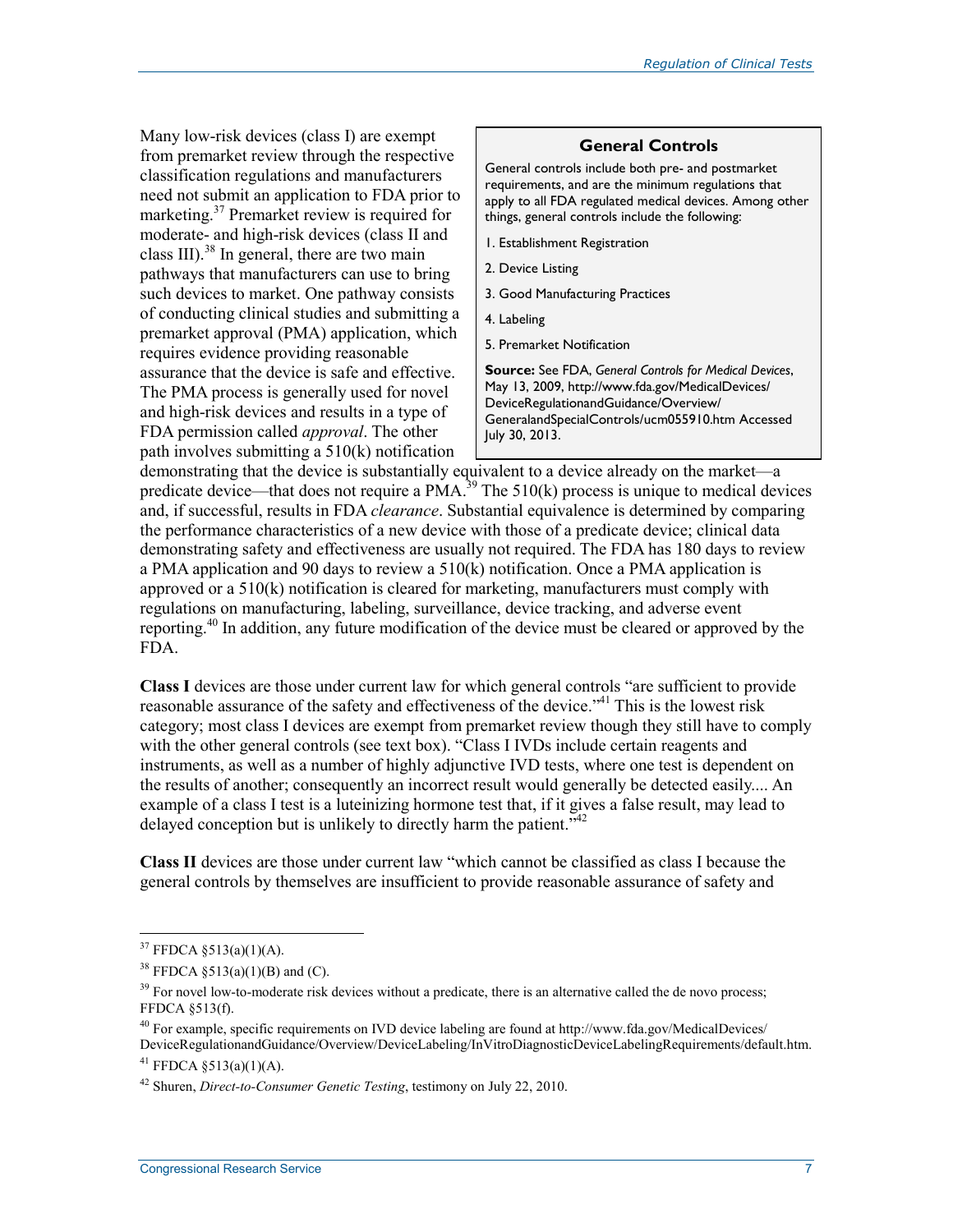effectiveness of the device."43 Class II includes devices that pose a moderate risk to patients and are typically subject to general controls and special controls. It includes "many standard laboratory tests, such as chemistry and immunology tests. Most class II tests are subject to FDA review through premarket notification under section 510(k) of the Act. For example, a false sodium result (a class II test) may be life-threatening if the error is unrecognized and treatment decisions to correct the sodium level are made based on the false result."<sup>44</sup> Special controls may include special labeling requirements, mandatory performance standards, and postmarket surveillance.

**Class III** is the highest risk category. Under current law, general and special controls are not sufficient to ensure safe and effective use of a class III device which therefore is subject to premarket approval—PMA—requirements.<sup>45</sup> Class III "includes devices and tests that present a potentially unreasonable risk of illness or injury. For example, a false negative result for a hepatitis C virus test (a class III test) may result in failure to provide appropriate treatment, leading to risk of liver failure due to delayed treatment. In addition, without the knowledge that he or she is infected, the patient may put others at risk by spreading the disease.<sup>"46</sup> The PMA application must provide "valid scientific evidence" which usually requires clinical studies.<sup>47</sup>

In most cases, a clinical evaluation of an investigational device must have an investigational device exemption (IDE) before a clinical study is initiated.<sup>48</sup> An IDE allows an unapproved or uncleared device to be used in a clinical study to collect the data required to support a premarket submission.<sup>49</sup> The IDE permits a device to be shipped lawfully for investigation of the device without requiring that the manufacturer comply with other requirements of the FFDCA, such as registration and listing. Many IVD devices would be exempt from IDE requirements if, for example, testing is noninvasive, does not require invasive sampling, does not introduce energy into a subject, and does not stand alone (i.e., is not used for diagnosis without confirmation by other methods or medically established procedures).<sup>50</sup> However, even if a particular IVD study is exempt from most IDE requirements, it still would be subject to other requirements, such as informed consent of study subjects.<sup>51</sup>

#### **Commercial Test Kits vs. Laboratory Developed Tests (LDTs)**

FDA has historically focused its oversight of IVDs on diagnostic test kits that have been broadly marketed to laboratories or the public. Examples include tests for infectious disease, blood

<sup>&</sup>lt;sup>43</sup> FFDCA  $\S 513(a)(1)(B)$ .

<sup>44</sup> Shuren, *Direct-to-Consumer Genetic Testing*, testimony on July 22, 2010.

<sup>&</sup>lt;sup>45</sup> FFDCA §513(a)(1)(C).

<sup>46</sup> Shuren, *Direct-to-Consumer Genetic Testing*, testimony on July 22, 2010.

<sup>&</sup>lt;sup>47</sup> FFDCA §513(a)(3)(B) and (a)(3)(D).

<sup>&</sup>lt;sup>48</sup> See 21 C.F.R. §812. An investigational device is defined as "a device, including a transitional device, that is the object of an investigation." 21 C.F.R. §812.3.

<sup>&</sup>lt;sup>49</sup> FDA, Device Advice: Investigational Device Exemption (IDE), July 9, 2009, http://www.fda.gov/MedicalDevices/ DeviceRegulationandGuidance/HowtoMarketYourDevice/InvestigationalDeviceExemptionIDE/default.htm.

 $50$  See 21 C.F.R. §812.2(c)(3). Further details are provided in FDA, CDRH/CBER, Guidance for Industry and FDA Staff: In Vitro Diagnostic (IVD) Device Studies—Frequently Asked Questions, Rockville, MD, June 25, 2010, http://www.fda.gov/downloads/MedicalDevices/DeviceRegulationandGuidance/GuidanceDocuments/UCM071230.pdf

<sup>51 21</sup> C.F.R. §50 (Informed Consent), 21 C.F.R. §56 (Institutional Review Board), 21 C.F.R. §812.119 (Disqualification of a Clinical Investigator).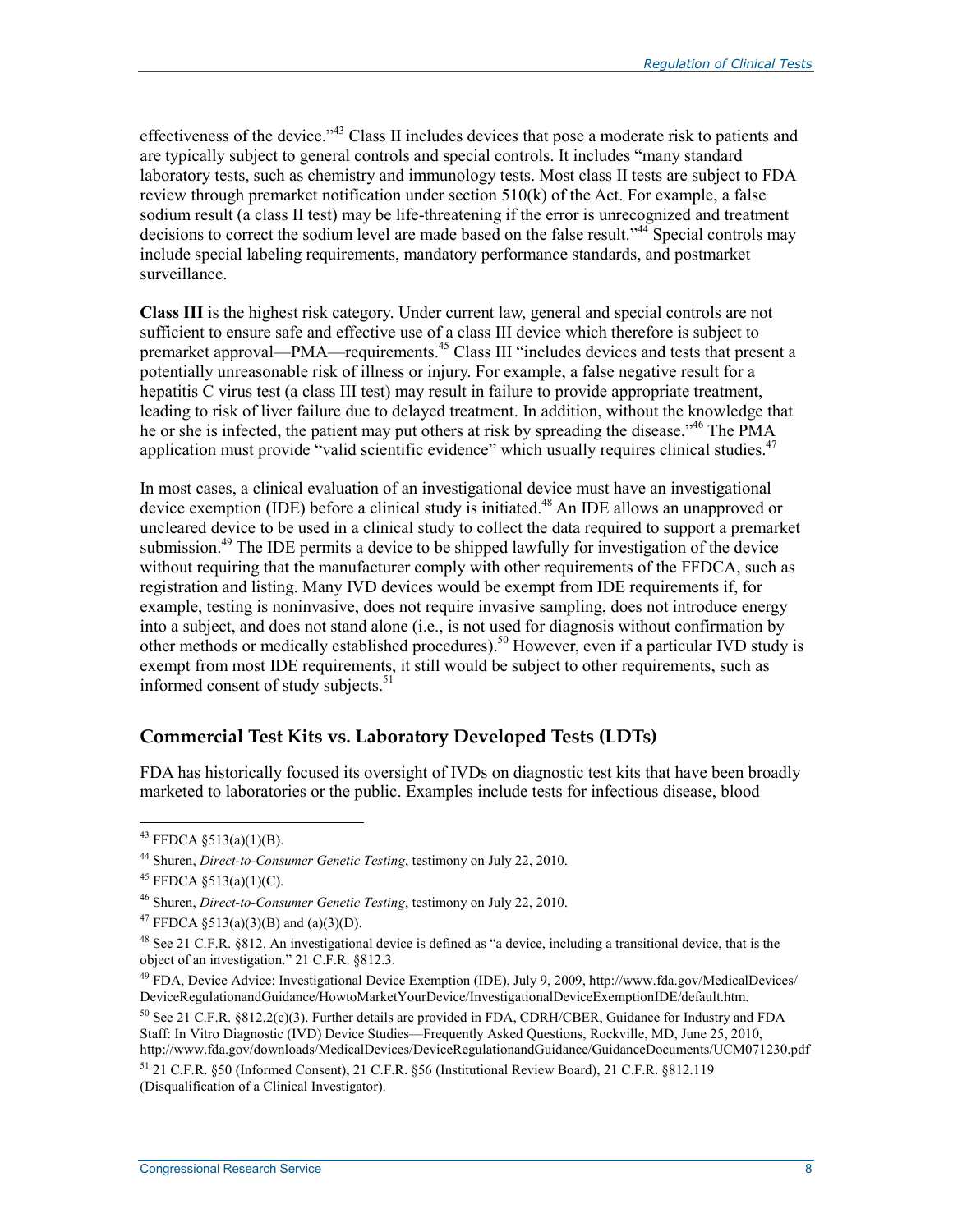glucose tests, and pregnancy tests. In contrast, laboratory developed tests (LDTs)—a subset of IVDs—may be defined as "a class of in vitro diagnostics that are manufactured, including being developed and validated, and offered, within a single laboratory."<sup>52</sup> LDTs are often used to test for conditions or diseases that are either rapidly changing (e.g., new infectious diseases or new strains of known infectious diseases) or for those that are the subject of quickly advancing scientific research (e.g., genomic testing for cancer). LDTs have not traditionally been regulated by FDA; this issue is discussed later in the report (see "History of the Regulation of LDTs").

#### **Analyte Specific Reagents (ASRs)**

FDA is generally enforcing applicable regulatory requirements for components of IVDs even if the agency is exercising enforcement discretion for the complete test. Analyte specific reagents (ASRs), a component of tests, have a particular diagnostic use and therefore are regulated as class I, II, or III depending on their application's level of risk. An ASR is defined as "antibodies, ... specific receptor proteins, ligands, nucleic acid sequences, and similar reagents which, through specific binding or chemical reaction with substances in a specimen, are intended for use in a diagnostic application for identification and quantification of an individual chemical substance or ligand in biological specimens."53 For example, ASRs used for diagnosis of human immunodeficiency virus (HIV) or other contagious and fatal diseases must meet class III requirements because of the high risk posed by a test malfunction.

#### **General Purpose Reagents (GPRs)**

A general purpose reagent (GPR) is defined as "a chemical reagent that has general laboratory application, that is used to collect, prepare, and examine specimens from the human body for diagnostic purposes, and that is not labeled or otherwise intended for a specific diagnostic application."<sup>54</sup> Examples of GPRs include buffer solutions and some enzymes. General purpose reagents are usually regulated as class I devices and are exempt from the premarket 510(k) notification procedures.

#### **IVD Products for Research Use Only (RUO) or Investigational Use Only (IUO)**

In November 2013, FDA issued guidance on the use of IVD products labeled for "Research Use Only" (RUO) or for "Investigational Use Only" (IUO).<sup>55</sup> Such IVD products include reagents, instruments, and systems that have not been approved, cleared, or licensed by FDA. "The term RUO refers to devices that are in the laboratory phase of development. The term IUO refers to devices that are in the product testing phase of development."56 IUO products may be used in research testing on human samples and the research may eventually lead to the clearance, approval, or licensure of a new IVD for clinical diagnostic use. The manufacturer of such an

<sup>52</sup> FDA, "Oversight of Laboratory Developed Tests; Public Meeting; Request for Comments," 75 *Federal Register*, 14654, June 17, 2010, http://www.gpo.gov/fdsys/pkg/FR-2010-06-17/html/2010-14654.htm.

<sup>53 21</sup> C.F.R. §864.4020; Analyte Specific Reagents.

<sup>54 21</sup> C.F.R. §864.4010; General purpose reagent.

<sup>55</sup> FDA, CDRH/CBER, *Distribution of In Vitro Diagnostic Products Labeled for Research Use Only or Investigational Use Only*, Guidance, November 25, 2013, http://www.fda.gov/downloads/MedicalDevices/ DeviceRegulationandGuidance/GuidanceDocuments/UCM376118.pdf.

 $56$  Ibid., p. 7.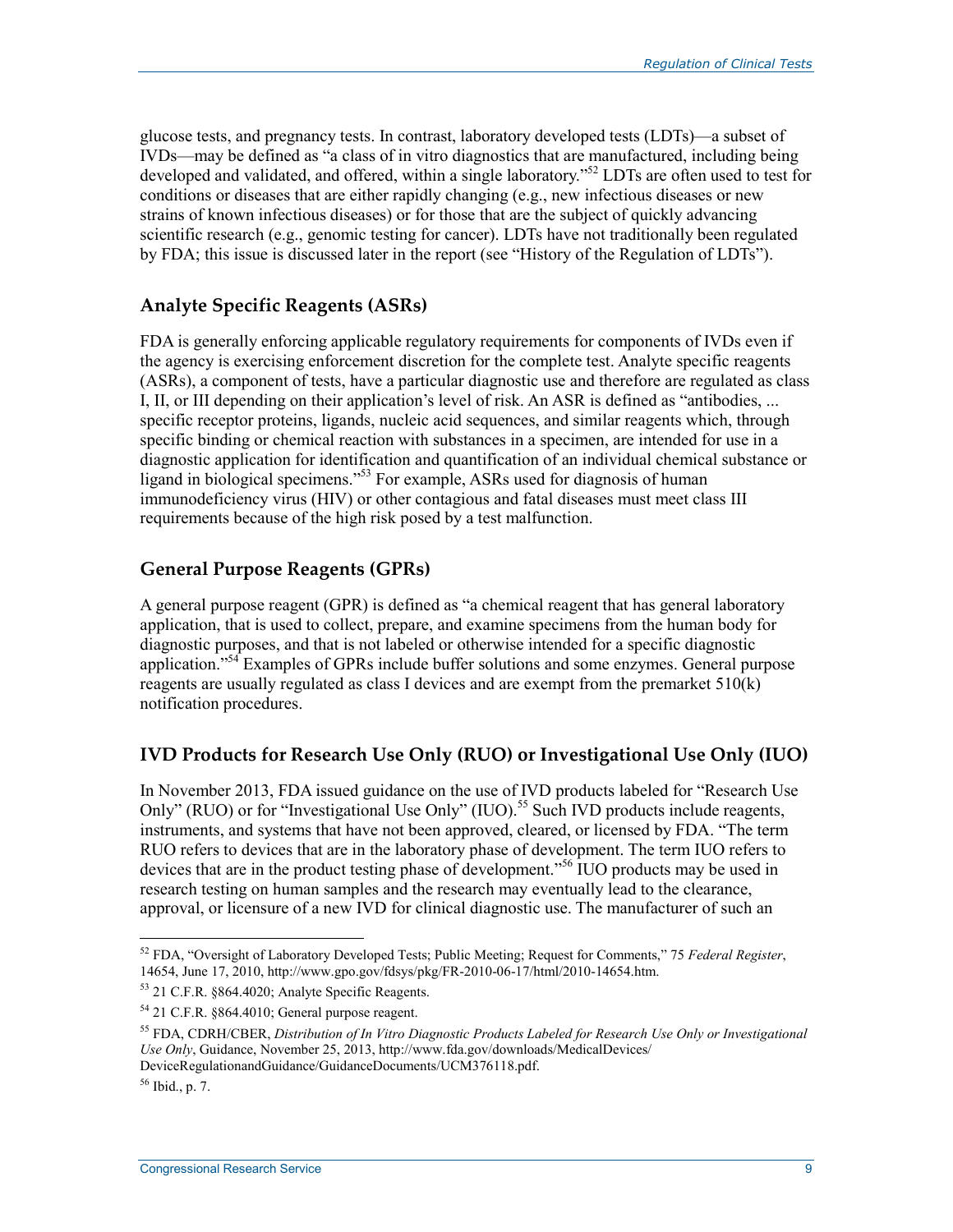RUO or IUO IVD product may legally sell it—without FDA premarket review—as long as the product is only for research or investigational use and not for clinical diagnostic use.

FDA has expressed its concern that the "distribution of unapproved and uncleared IVD products labeled RUO or IUO, but intended for purposes other than research or investigation (for example, for clinical diagnostic use), has led, in some cases, to the clinical diagnostic use of products with unproven performance characteristics, and with manufacturing controls that are inadequate to ensure consistent manufacturing of the finished product. Use of such tests for clinical diagnostic purposes may mislead healthcare providers and cause serious adverse health consequences to patients, who are not aware that they are being diagnosed with research or investigational products."<sup>57</sup> The purpose of the FDA 2013 guidance is to "clarify the requirements applicable to RUO and IUO IVD products, including that RUO and IUO labeling must be consistent with the manufacturer's intended use of the device."58

#### **IVD Companion Diagnostic Devices (CoDx)**

FDA defines an IVD companion diagnostic (CoDx) device as "an in vitro diagnostic device that provides information that is essential for the safe and effective use of a corresponding therapeutic product."59 According to FDA, this definition excludes tests that are not a determining factor in the safe and effective use of the therapeutic product. CoDx tests "identify patients who are most likely to benefit from a particular therapeutic product" or are "likely to be at increased risk for serious adverse reactions as a result of treatment with a particular therapeutic product."<sup>60</sup> The instructions for use labeling of the therapeutic product would stipulate the use of the IVD companion diagnostic device.

One of the earliest examples of the co-development of a drug and diagnostic was the FDA approval in 1998 of a CoDx along with Herceptin as a treatment for breast cancer. "[C]linicians now commonly use diagnostics to determine which breast tumors overexpress the human epidermal growth factor receptor type 2 (HER2), which is associated with a worse prognosis but also predicts a better response to the medication trastuzumab [Herceptin]. A test for HER2 was approved along with the drug (as a "companion diagnostic") so that clinicians can better target patients' treatment."<sup>61</sup> Another reason for the combined approval is that use of the CoDx can avoid the toxic side effects to the heart caused by Herceptin in those who would not benefit from the drug. $62$ 

Other examples of FDA-approved drugs and companion diagnostics include Erbitux used to treat metastatic colorectal cancer; Gleevec for gastrointestinal stromal tumors; Zelboraf for late-stage melanoma; Xalkori for late-stage lung cancer; Tarceva for non-small cell lung cancers; and

<sup>1</sup>  $57$  Ibid., pp. 4-5.

<sup>58</sup> Ibid., p. 5.

<sup>&</sup>lt;sup>59</sup> FDA, Draft Guidance for Industry and Food and Drug Administration Staff, "In Vitro Companion Diagnostic Devices," July 14, 2011, http://www.fda.gov/MedicalDevices/DeviceRegulationandGuidance/GuidanceDocuments/ ucm262292.htm.

 $60$  Ibid.

<sup>61</sup> Hamburg, "Path to Personalized Medicine," pp. 301-304.

<sup>&</sup>lt;sup>62</sup> Institute of Medicine, "Refining Processes for the Co-Development of Genome-Based Therapeutics and Companion Diagnostic Tests: Workshop Summary," 2014, p. 8. IOM held a workshop in February 2013 on the "co-development of targeted therapeutics and companion molecular tests for prediction of drug response."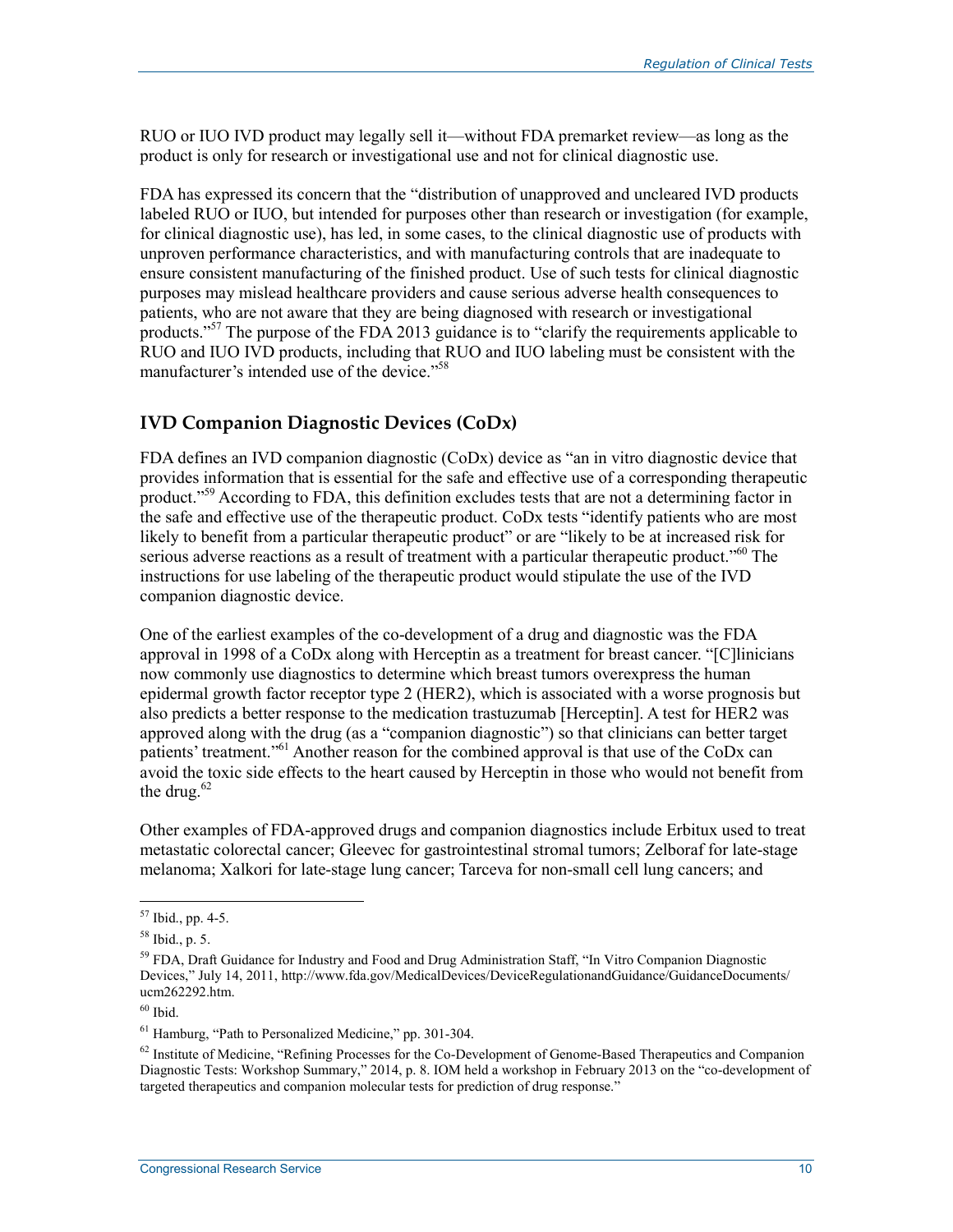Tafinlar and Mekinist for advanced melanoma.<sup>63</sup> FDA expects that many companion diagnostic devices will be class III "owing to the likelihood of harm to the patient if the diagnostic result is incorrect."64

## **Clinical Laboratory Improvement Amendments of 1988 (CLIA)**

The Clinical Laboratory Improvement Amendments (CLIA) of 1988 provides CMS with authority to regulate clinical laboratories.<sup>65</sup> CLIA establishes quality standards for clinical laboratory testing and a certification program for clinical laboratories that perform testing using IVD devices. All laboratories that perform diagnostic testing for health-related reasons (i.e., with results returned to the patient or a health care practitioner) are regulated by CMS under the

#### **Oversight of IVDs:The Role of CMS and FDA**

**CMS:** CMS regulates clinical laboratories that carry out diagnostic testing through the authority of the Clinical Laboratory Improvement Amendments of 1988 (CLIA).

**FDA:** The FDA regulates the distribution in interstate commerce of IVDs and their components under the authority of the FFDCA.

**Source:** Mansfield, "FDA Regulation of in Vitro Diagnostic Devices."

authority of CLIA. For CLIA to apply, testing must be carried out on a human specimen.

The FDA pursuant to the FFDCA, and CMS through CLIA, have different regulatory goals. FDA regulation "addresses the safety and effectiveness of the diagnostic tests themselves and the quality of the design and manufacture of the diagnostic tests.<sup>566</sup> CLIA regulates the quality of the clinical testing process itself, mostly by assessing the quality of the clinical laboratory. However, this oversight also includes requirements that assess the performance of the tests themselves and, therefore, there is some overlap in the two agencies' approaches. Specifically, CLIA requirements evaluate a test's *analytical validity*, whereas the FDA's premarket review requirements assess a test's *analytical validity and clinical validity*. Analytical validity is defined as the ability of a test to detect or measure the analyte it is intended to detect or measure; the clinical validity of a test is defined as its ability to accurately diagnose or predict the risk of a particular clinical outcome.<sup>67</sup> To summarize, FDA oversight of IVDs—and not CLIA oversight—includes the following components: (1) the regulation of the safety and effectiveness of the test; (2) pre-market review of the test; (3) demonstration of clinical validity; (4) systematic adverse event reporting; and (5) a process for corrections or recalls.<sup>68</sup>

 $63$  Hamburg, "Path to Personalized Medicine," p. 303; FDA Commissioner's Address, Annual Meeting of the American Society of Clinical Oncology, Chicago, IL, June 2, 2013, http://www.fda.gov/NewsEvents/Speeches/ucm354888.htm; and, http://www.fda.gov/MedicalDevices/ProductsandMedicalProcedures/InVitroDiagnostics/ucm301431.htm.

<sup>64</sup> Tezak, "US FDA and personalized medicine," p. 519.

<sup>65</sup> PHSA §353.

<sup>66</sup> Shuren, *Direct-to-Consumer Genetic Testing*, testimony on July 22, 2010.

 $67$  For more information about analytical and clinical validity specifically in the context of genetic testing, see CRS Report RL33832, *Genetic Testing: Scientific Background for Policymakers*, by Amanda K. Sarata.

<sup>68</sup> Testimony of AdvaMedDx Executive Director Andrew Fish, in U.S. Congress, House Committee on Energy and Commerce, Subcommittee on Health, *21st Century Cures: Examining the Regulation of Laboratory-Developed Tests,* hearings,  $113^{th}$  Cong.,  $2^{nd}$  sess., September 9, 2014, p. 3.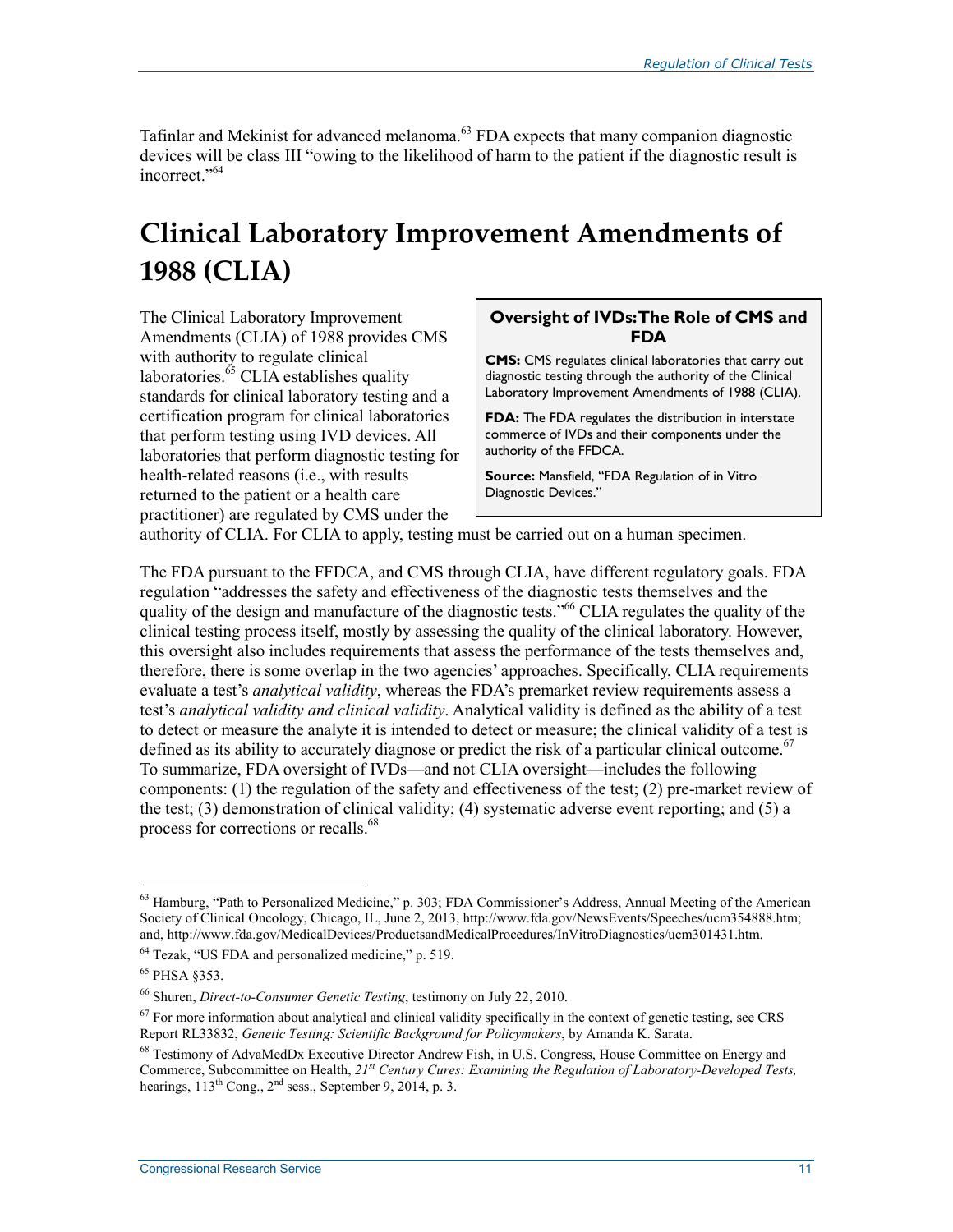In 1988, Congress passed CLIA in response to concern about the quality of clinical laboratory testing, and specifically, concerns about Pap smears. This law expanded the Department of Health and Human Services' (HHS's) existing authority to regulate clinical laboratories (and therefore clinical laboratory testing) to include any clinical laboratory that examines "materials derived from the human body for the purpose of providing information for the diagnosis, prevention, or treatment of any disease or impairment of, or the assessment of the health of, human beings."<sup>69</sup> All such facilities are required to receive certification demonstrating that they meet certain requirements, $\frac{70}{9}$  as well as specific quality standards "to assure consistent performance by laboratories issued a certificate … of valid and reliable laboratory examinations and other procedures."<sup>71</sup> CLIA does not apply to laboratories conducting only tests for research purposes, or to laboratories in those states where state law establishes requirements of equal or greater stringency (currently, these states are New York and Washington).

CLIA certification is based on the level of complexity of testing that the laboratory performs, specifically (1) low (therefore, waived) complexity; (2) moderate complexity; and (3) high complexity. The FDA has responsibility for categorizing tests according to their level of complexity.<sup>72</sup> This FDA role is distinct from the device risk classification discussed in the "IVD Regulatory Requirements" section of this report. Laboratories that perform moderate and high complexity testing must meet specific standards and requirements as a condition of certification, including proficiency testing (PT), patient test management, quality control, personnel qualifications, and quality assurance. An inspection is part of the initial certification process, and CMS (or another survey and certification entity) may perform subsequent inspections on a biennial basis to ensure continued compliance with the requirements of CLIA.<sup>73</sup> Laboratories that only perform waived tests receive a certificate of waiver (COW) from CMS; under current law, waived tests are those "that have been approved by the FDA for home use or that, as determined by the Secretary, are simple laboratory examinations and procedures that have an insignificant risk of an erroneous result."74

In order to monitor the quality, accuracy, and reliability of testing carried out by CLIA-certified laboratories (those conducting moderate and high complexity testing, as noted above), CMS requires the laboratory to carry out proficiency testing. Proficiency testing is defined as, "the testing of unknown samples sent to a laboratory by a CMS-approved proficiency testing program"75 and is required and defined in regulation for certain specialties and subspecialties (e.g., virology, chemistry, endocrinology). Laboratories carrying out moderate or high complexity testing must be certified in each specialty or subspecialty in which they carry out such testing.

Proficiency test samples must be tested in the same way that the laboratory tests its patient samples, and sent back to the approved proficiency testing program for analysis. In this way, the quality of the laboratory's services may be evaluated. Given the role of proficiency testing in the certification process, CLIA prohibits laboratories from sending the samples they receive for

 $69$  PHSA §353(a), "Definitions."

 $70$  PHSA §353(d), "Requirements for Certification."

 $71$  PHSA  $8353(f)$ , "Standards."

 $^{72}$  See FDA, "CLIA Categorization Criteria," http://www.fda.gov/medicaldevices/deviceregulationandguidance/ ivdregulatoryassistance/ucm124208.htm.

<sup>73 42</sup> CFR §493.1777, Subpart Q.

 $74$  PHSA  $§353(d)(3)$ , "Requirements for Certificate of Waiver."

<sup>75</sup> CMS, "CLIA: Proficiency Testing," p. 2, https://www.cms.gov/CLIA/downloads/CLIAbrochure8.pdf.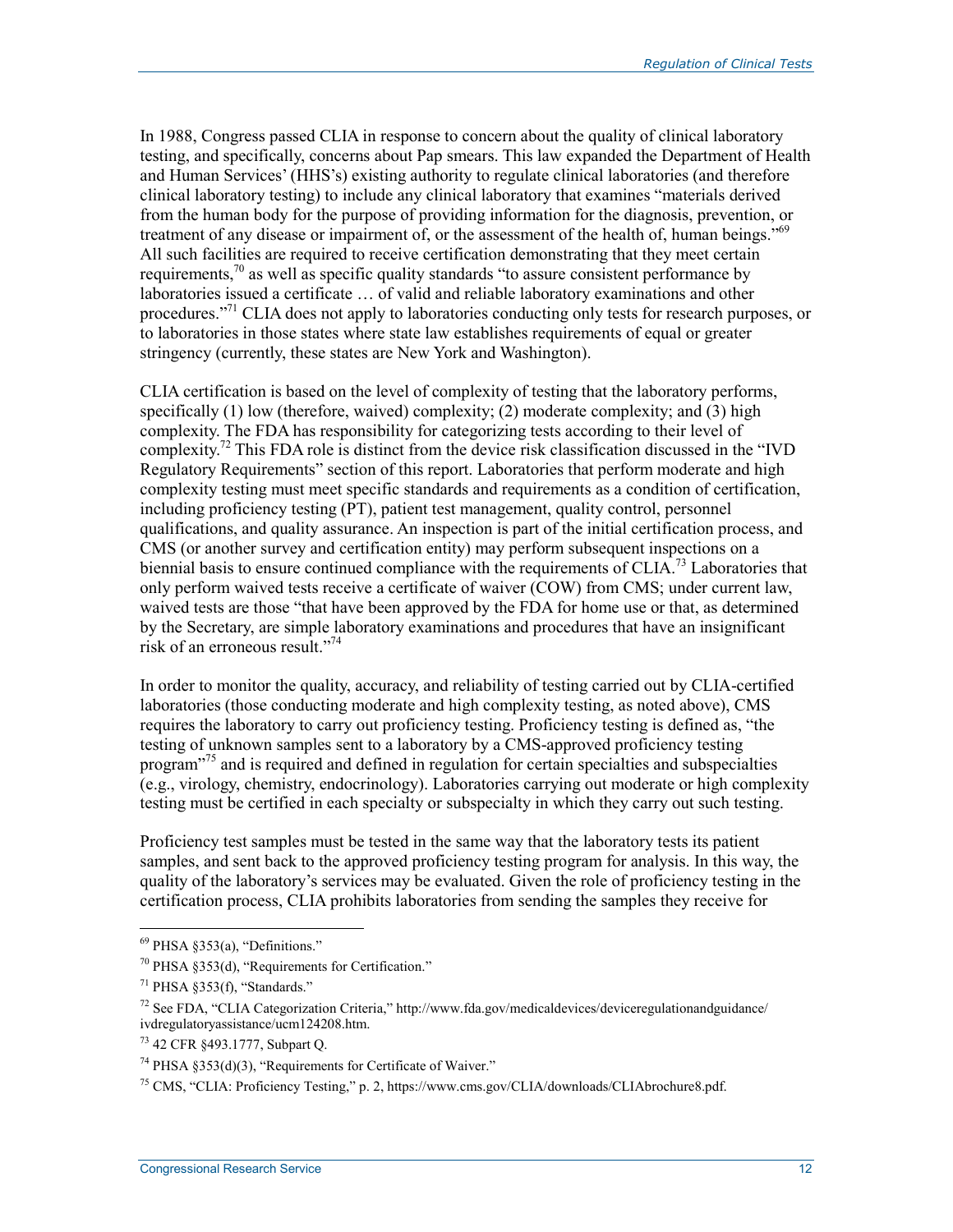proficiency testing out to another laboratory for processing. Additionally, as a condition of certification, a laboratory must agree "to treat proficiency testing samples in the same manner as it treats materials derived from the human body referred to it for laboratory examinations or other procedures in the ordinary course of business."<sup>76</sup>

All LDTs, including genetic tests offered as LDTs, are considered high complexity tests under CLIA and therefore labs conducting these tests would otherwise have to carry out proficiency testing. However, in practice, there are no specified proficiency testing requirements for genetic testing laboratories, because genetics is not a designated specialty area and none of the specified regulated analytes include nucleic acids (RNA, DNA).<sup>77</sup> Some labs that conduct genetic testing are also conducting moderate or high complexity testing in other specialty or subspecialty areas that do have specified proficiency testing requirements. The Centers for Disease Control and Prevention's (CDC) Clinical Laboratory Improvement Advisory Committee (CLIAC) recommended adding a genetic specialty under CLIA, and CMS considered but eventually decided against such an action.<sup>78</sup> This decision was made partially based on a potential lack of sufficient proficiency testing samples for many genetic tests and the absence of a mechanism for assessing clinical validity due to lack of adequate data.<sup>79</sup>

### **Oversight of Laboratory Developed Tests (LDTs)**

FDA has, to date, focused its enforcement efforts on commercial IVDs, which are broadly marketed to labs or to the public, and has not generally enforced the pre-market clearance or approval requirements for LDTs. In recent years, however, FDA has indicated its intent to broadly regulate LDTs using a risk-based approach. On July 31, 2014, the agency officially notified Congress<sup>80</sup> of its intent to do so in fulfillment of a statutory requirement in the Food and Drug Administration Safety and Innovation Act of 2012 (FDASIA, P.L. 112-144). On September 30, 2014, the agency posted draft guidance on its website, and on October 3, 2014, the agency published a notice in the *Federal Register* announcing the availability of the guidance documents and the start of a 120-day comment period. $81$ 

The agency's steps to regulate LDTs have drawn support from those concerned about device safety, and criticism from some who are concerned about the scope of FDA's statutory authority over LDTs as well as the potential impact of regulation on innovation. It has also attracted the

 $76$  PHSA §353(d)(1)(E), "Requirements for Certificates."

 $^{77}$  42 CFR 8493, Subpart I, "Proficiency Testing Programs for Nonwaived Testing."

<sup>&</sup>lt;sup>78</sup> CLIAC provides advice and guidance to HHS on improving clinical laboratory quality and laboratory medicine practice. http://wwwn.cdc.gov/CLIAC/About.aspx.

<sup>&</sup>lt;sup>79</sup> SACGHS. "U.S. System of Oversight of Genetic Testing: A Response to the Charge of the Secretary of Health and Human Services," April 2008, http://oba.od.nih.gov/oba/SACGHS/reports/SACGHS\_oversight\_report.pdf.

 $80$  Food and Drug Administration, "FDA takes steps to help ensure the reliability of certain diagnostic tests," July 31, 2014, http://www.fda.gov/NewsEvents/Newsroom/PressAnnouncements/ucm407321.htm. The notification to Congress consists of two guidance documents, "Framework for Regulatory Oversight of Laboratory Developed Tests (LDTs)," discussed above, and "FDA Notification and Medical Device Reporting for Laboratory Developed Tests (LDTs)." http://www.fda.gov/downloads/MedicalDevices/ProductsandMedicalProcedures/InVitroDiagnostics/ucm407409.pdf.

<sup>&</sup>lt;sup>81</sup> FDA, "Framework for Regulatory Oversight of Laboratory Developed Tests (LDTs); Draft Guidance for Industry, Food and Drug Administration Staff, and Clinical Laboratories; Availability," October 3, 2014, http://www.fda.gov/ downloads/MedicalDevices/DeviceRegulationandGuidance/GuidanceDocuments/UCM416685.pdf. 79 Fed. Reg. 59776, October 3, 2014.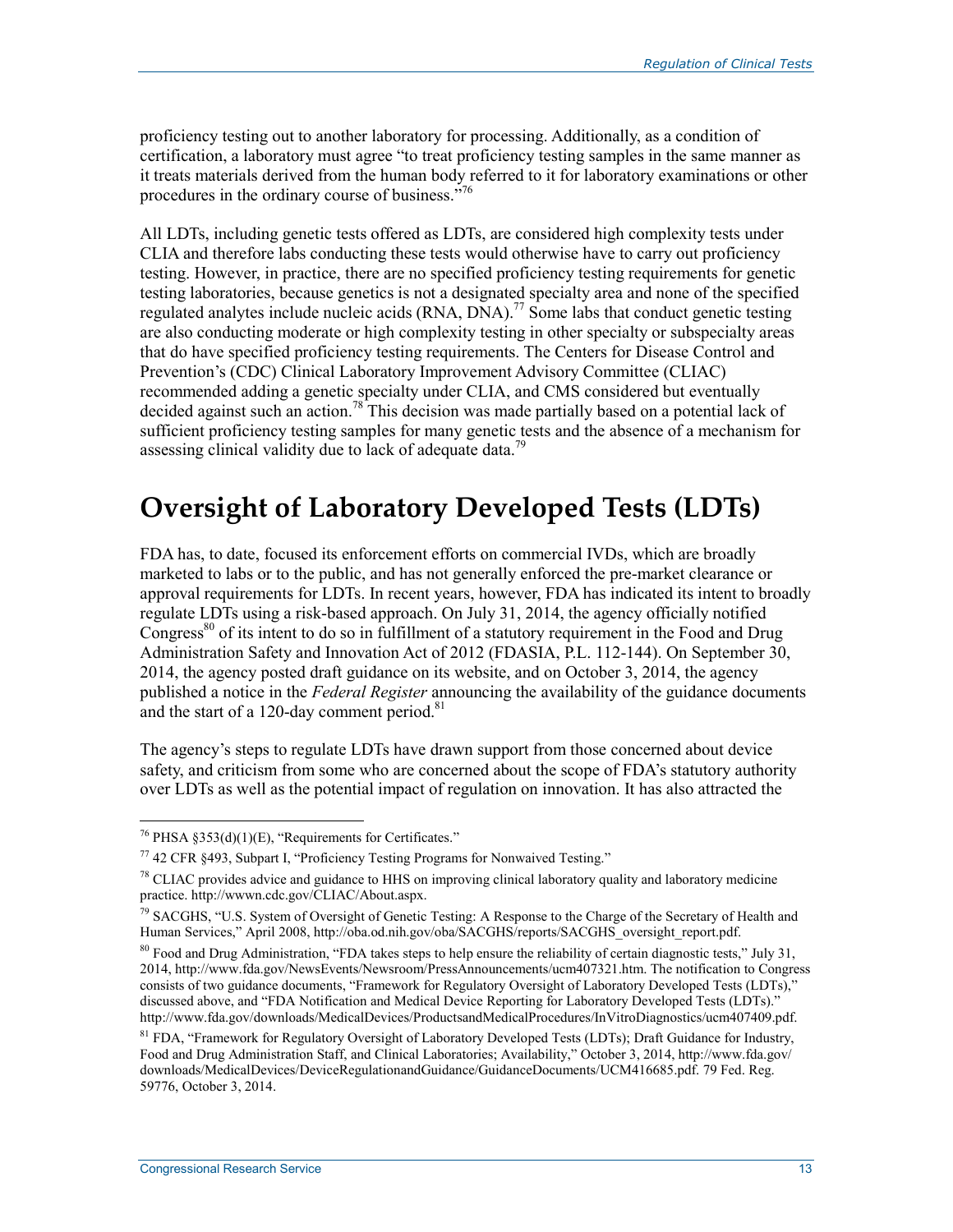attention of Congress; for example, on September 9, 2014, the House Committee on Energy and Commerce, Subcommittee on Health, held a hearing on the topic of FDA's notice that it will enforce regulatory requirements for LDTs.<sup>82</sup> The House Committee on Energy and Commerce also released a white paper on December 9, 2014, soliciting comments on a series of specific questions relating to the regulation of LDTs and IVD commercial test kits.<sup>83</sup>

In response to the draft guidance, the American Clinical Laboratory Association (ACLA) announced that it has retained counsel with expertise in constitutional law and administrative procedure to represent the association in matters relating to the guidance. In a press release, ACLA states its position that LDTs "are not commercially distributed products … they are an integral part of the physician's practice of medicine. Thus, [the Association] continues to believe that LDTs are not medical devices and that the FDA does not have the statutory authority to regulate them as devices."<sup>84</sup>

#### **History of the Regulation of LDTs**

Generally, the FDA has maintained that it has clear regulatory authority over LDTs, as it does with all IVDs that meet the definition of medical device in the FFDCA.<sup>85</sup> However, despite this, the FDA traditionally exercised enforcement discretion over LDTs, choosing not to enforce applicable regulations with respect to such tests.<sup>86</sup> Beginning in 1997, several governmental entities "questioned the appropriateness of the FDA's policy of enforcement discretion toward LDTs, including the National Institutes of Health (NIH) and Department of Energy's Joint Task Force on Genetic Testing, the Secretary's Advisory Committee on Genetic Testing (SACGT), and the Secretary's Advisory Committee on Genetics, Health, and Society (SACGHS)."87,88 More recently, "other groups have pointed out the lack of effective oversight and made specific

<sup>82</sup> U.S. Congress, House Committee on Energy and Commerce, Subcommittee on Health, hearing on *21st Century Cures: Examining the Regulation of Laboratory Developed Tests*,113<sup>th</sup> Cong., 2<sup>nd</sup> sess., September 9, 2014.

 $83$  U.S. Congress, House Committee on Energy and Commerce,  $921$ <sup>st</sup> Century Cures—Request for Feedback: A Modernized Framework for Innovative Diagnostic Tests," December 9, 2014, http://energycommerce.house.gov/pressrelease/21st-century-cures-solicits-feedback-regulation-vitro-diagnostic-test-kits-and.

<sup>&</sup>lt;sup>84</sup> ACLA, "ACLA Retains Attorneys Paul D. Clement and Laurence H. Tribe To Represent ACLA in Opposing the FDA's Proposal To Treat Laboratory Developed Tests (LDTs) as Medical Devices," November 18, 2014, http://www.acla.com/acla-retains-attorneys-paul-d-clement-and-laurence-h-tribe-to-represent-acla-in-opposing-thefdas-proposal-to-treat-laboratory-developed-tests-ldts-as-medical-devices/.

<sup>85</sup> Shuren, *Direct-to-Consumer Genetic Testing*, testimony on July 22, 2010.

<sup>86</sup> FDA, "Oversight of Laboratory Developed Tests; Public Meeting; Request for Comments;" 75 *Federal Register*, 14654, June 17, 2010, http://www.gpo.gov/fdsys/pkg/FR-2010-06-17/html/2010-14654.htm.

<sup>87</sup> Tezak, "US FDA and personalized medicine," p. 525.

<sup>&</sup>lt;sup>88</sup> A July 2000 report by SACGT recommended that "FDA should be the federal agency responsible for the review, approval, and labeling of all new genetic tests that have moved beyond the basic research phase." SACGT was chartered in 1998 "to advise the Department of Health and Human Services (DHHS) on the medical, scientific, ethical, legal, and social issues raised by the development and use of genetic tests." Following expiration in August 2002 of SACGT's charter, SACGHS was chartered in 2002 as "a public forum for deliberation on the broad range of policy issues raised by the development and use of genetic tests and, as warranted, to provide advice on these issues." In an April 2008 report on the oversight of genetic tests, SACGHS recommended that FDA "should address all laboratory tests in a manner that takes advantage of its current experience in evaluating laboratory tests." See Department of Health and Human Services, Secretary's Advisory Committee on Genetics, Health, and Society, *U.S. System of Oversight of Genetic Testing: A Response to the Charge of the Secretary of Health and Human Services*, Washington, DC, April 2008, http://oba.od.nih.gov/oba/SACGHS/reports/SACGHS\_oversight\_report.pdf.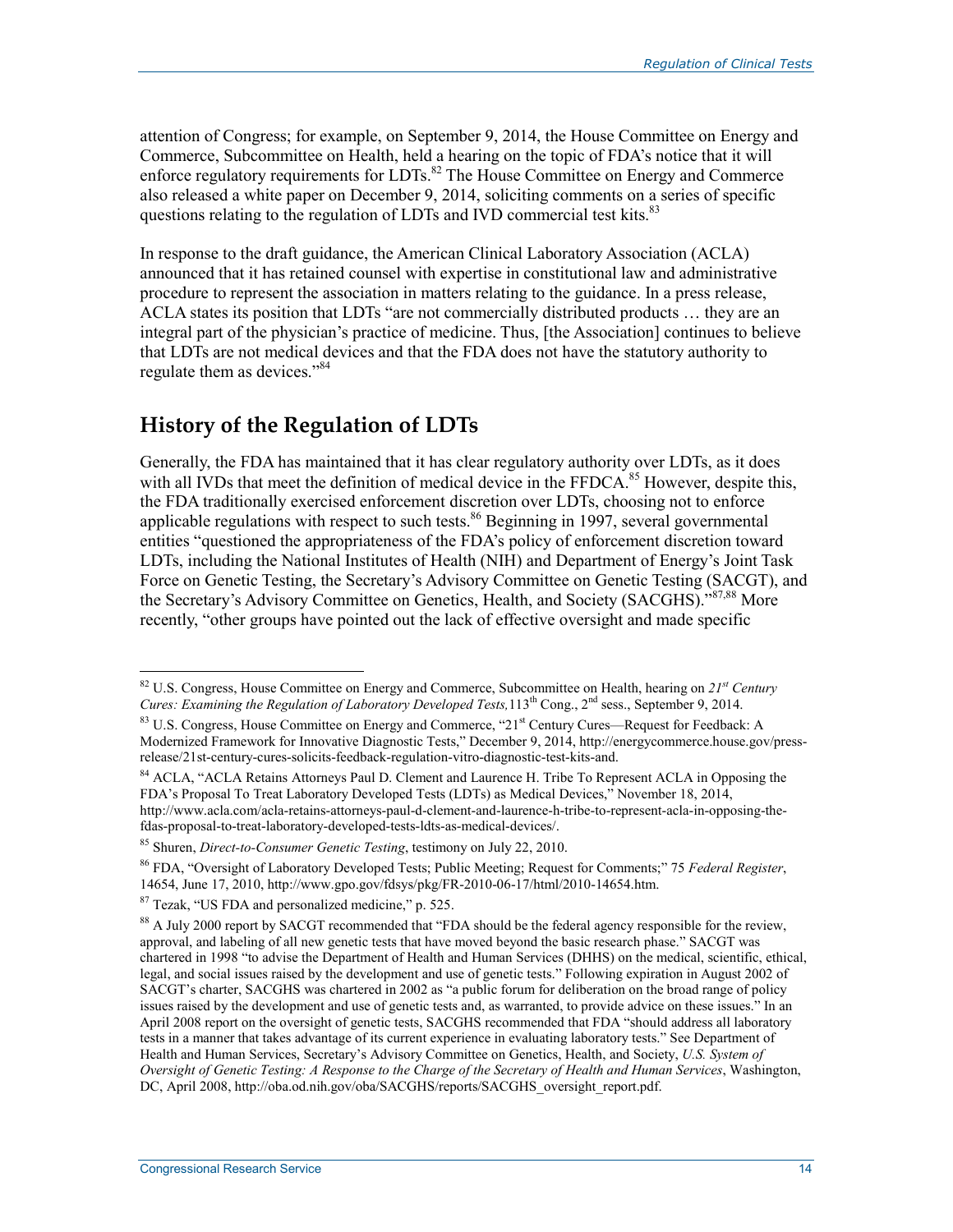recommendations regarding the regulation of LDTs."<sup>89</sup> Examples include the pharmaceutical manufacturer Genentech, the Advanced Medical Technology Association (AdvaMed), and the College of American Pathologists  $(CAP)$ <sup>90</sup> On the other hand, some representatives of clinical laboratories and manufacturers of LDTs, such as the American Clinical Laboratory Association (ACLA), have asserted that LDTs should be outside of the FDA's regulatory purview.<sup>91</sup> To clarify the distinction between an LDT and an in vitro commercial test kit, the Association for Molecular Pathology (AMP) has proposed a new name for LDTs: laboratory-developed procedures (LDPs), defined as "a professional service that encompasses and integrates the design, validation, verification, and quality systems used in laboratory testing and interpretative reporting in the context of clinical care."<sup>92</sup>

In 2006, FDA published draft guidance on a specific subset of LDTs called In Vitro Diagnostic Multivariate Index Assays (IVDMIAs).<sup>93</sup> IVDMIAs are defined by the FDA as tests that, among other things, provide results that are not transparent and that the end user (usually a physician) could not independently derive.<sup>94</sup> The draft guidance announced that "the enforcement discretion for tests meeting the definition of an IVDMIA would be terminated"; it attracted "both intense criticism and strong support."95 In a second draft guidance, published in 2007, the FDA states:

IVDMIAs raise significant issues of safety and effectiveness. These types of tests are developed based on observed correlations between multivariate data and clinical outcome, such that the clinical validity of the claims is not transparent to patients, laboratorians, and clinicians who order these tests. Additionally, IVDMIAs frequently have a high risk intended use. FDA is concerned that patients are relying upon IVDMIAs with high risk intended uses to make critical healthcare decisions when FDA has not ensured that the IVDMIA has been clinically validated and the healthcare practitioners are unable to clinically validate the test themselves. Therefore, there is a need for FDA to regulate these devices to ensure that the IVDMIA is safe and effective for its intended use.<sup>96</sup>

The FDA never finalized its guidance concerning IVDMIAs, and instead announced its intent to regulate all LDTs.<sup>97</sup> In June 2010, FDA announced it would hold a public meeting the following

<sup>&</sup>lt;sup>89</sup> Tezak, "US FDA and personalized medicine," p. 526.

 $90$  Ibid.

<sup>&</sup>lt;sup>91</sup> Testimony of The American Clinical Laboratory Association (ACLA) President Alan Mertz, in U.S. Congress, House Committee on Energy and Commerce, Subcommittee on Health, *21st Century Cures: Examining the Regulation of Laboratory-Developed Tests,* hearings, 113<sup>th</sup> Cong., 2<sup>nd</sup> sess., September 9, 2014, http://docs.house.gov/meetings/IF/<br>In the construction of the construction of the construction of the constraints of the constructio IF14/20140909/102625/HHRG-113-IF14-Wstate-MertzA-20140909.pdf.

<sup>&</sup>lt;sup>92</sup> Andrea Ferreira-Gonzalez et al., "Revisiting Oversight and Regulation of Molecular-Based Laboratory-Developed Tests," *The Journal of Molecular Diagnostics*, vol.16, no. 1 (January 2014).

<sup>93</sup> Ibid., p. 527.

<sup>&</sup>lt;sup>94</sup> FDA's 2007 draft guidance defined IVDMIA as "a device that 1) combines the values of multiple variables using an interpretation function to yield a single, patient-specific result (e.g., a "classification," "score," "index," etc.), that is intended for use in the diagnosis of disease or other conditions, or in the cure, mitigation, treatment or prevention of disease, and 2) provides a result whose derivation is non-transparent and cannot be independently derived or verified by the end user." FDA, *Draft Guidance for Industry, Clinical Laboratories, and FDA Staff - In Vitro Diagnostic Multivariate Index Assays*, July 26, 2007, http://www.fda.gov/MedicalDevices/DeviceRegulationandGuidance/ GuidanceDocuments/ucm079148.htm.

<sup>95</sup> Tezak, "US FDA and personalized medicine," p. 527.

<sup>96</sup> FDA, *Draft Guidance for Industry, Clinical Laboratories, and FDA Staff - In Vitro Diagnostic Multivariate Index Assays*, July 26, 2007, http://www.fda.gov/MedicalDevices/DeviceRegulationandGuidance/GuidanceDocuments/ ucm079148.htm.

<sup>97 75</sup> *Federal Register* 34462, June 17, 2010.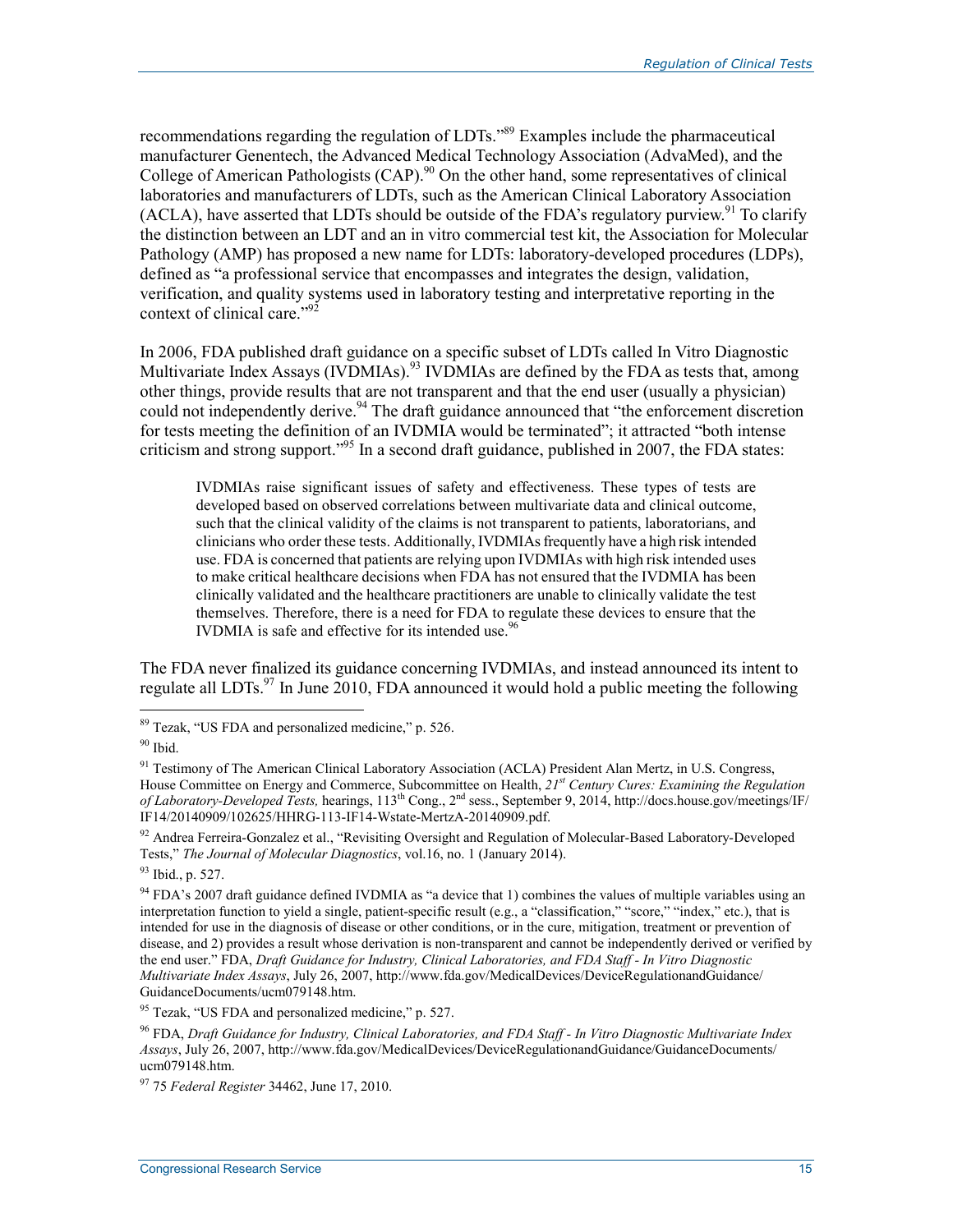month to allow stakeholders the opportunity to discuss the agency's decision to exercise its regulatory authority over all LDTs.<sup>98</sup> FDA presentations during that July 2010 public meeting provided a number of reasons for its decision to assert its enforcement authority over all LDTs, including the following:

- The volume and types of LDTs have grown considerably, with a high proportion of these tests developed in commercial laboratories or biotechnology companies.
- LDTs have evolved to be more like commercial in vitro devices. LDTs are no longer tests developed in a laboratory for patients in a regional medical setting with consultation occurring between the pathologist and the ordering physician.
- The LDT route to market is viewed as a favorable business model and driving venture capital funding for clinical diagnostics. Companies see the laboratory developed testing pathway as an easier route to market to avoid FDA regulation of their tests. In addition, manufacturers who develop commercial test kits, which are required to go through FDA premarket review, may be at a competitive disadvantage with LDT manufacturers.
- Some LDTs are aggressively marketed directly to clinicians via Internet sales.
- The public needs assurances that LDTs are sound and reliable. FDA asserted that at the present time, "diagnostics critical for patient care may not be developed in a manner that provides a reasonable assurance of safety and effectiveness.<sup>"99</sup>

Some clinical laboratories and manufacturers of LDTs have asserted that LDTs should be outside of the FDA's regulatory purview. On June 4, 2013, the American Clinical Laboratory Association (ACLA) filed a citizen petition under the FFDCA requesting that the agency "refrain from issuing draft or final guidance or a proposed or final rule purporting to regulate LDTs as devices."<sup>100</sup> ACLA states that FDA lacks statutory authority to regulate LDTs because ACLA claims that LDTs are not devices as defined under the FFDCA. ACLA maintains that LDTs are "proprietary procedures" and therefore not subject to regulation under the FFDCA. In addition, ACLA asserts that LDTs do not meet the FDA definition of "commercial distribution" which requires "that a product be delivered, distributed, or placed on the market."<sup>101</sup>

In a June 2013 speech, FDA Commissioner Margaret A. Hamburg stated that the agency had under development a "risk-based framework" for the regulation of LDTs.<sup>102</sup> Section 1143 of

1

Other citizen petitions "advocating against FDA regulation of LDTs" were filed in 1992 by Hyman, Phelps and McNamara, and in 2006 by the Washington Legal Foundation. FDA Law Blog, June 5, 2013, http://www.fdalawblog.net/fda\_law\_blog\_hyman\_phelps/2013/06/fda-commissioner-calls-for-more-active-fda-

regulation-of-laboratory-developed-tests-and-acla-promptl.html. <sup>101</sup> Citizen Petition, American Clinical Laboratory Association, June 4, 2013, pp. 2-3, http://www.acla.com/sites/ default/files/ACLA%20Citizen%20Petition%20re%20LDTs.pdf.

<sup>98 75</sup> *Federal Register* 34462 June 17, 2010.

<sup>99 75</sup> *Federal Register* 34462, June 17, 2010. Gail H. Vance, "College of American Pathologists Proposal for the Oversight of Laboratory-Developed Tests," *Archives of Pathology Laboratory Medicine,* vol. 135, (November 2011), pp.1432-1435, based on FDA presentations by Courtney Harper and Elizabeth Mansfield at the July 2010 meeting, http://www.fda.gov/downloads/MedicalDevices/NewsEvents/WorkshopsConferences/UCM226203.pdf.

<sup>&</sup>lt;sup>100</sup> Citizen Petition, American Clinical Laboratory Association, June 4, 2013, http://www.acla.com/sites/default/files/ ACLA%20Citizen%20Petition%20re%20LDTs.pdf.

<sup>&</sup>lt;sup>102</sup> Food and Drug Administration, Commissioner's Address, Annual Meeting of the American Society of Clinical Oncology, Chicago, IL, June 2, 2013, http://www.fda.gov/NewsEvents/Speeches/ucm354888.htm.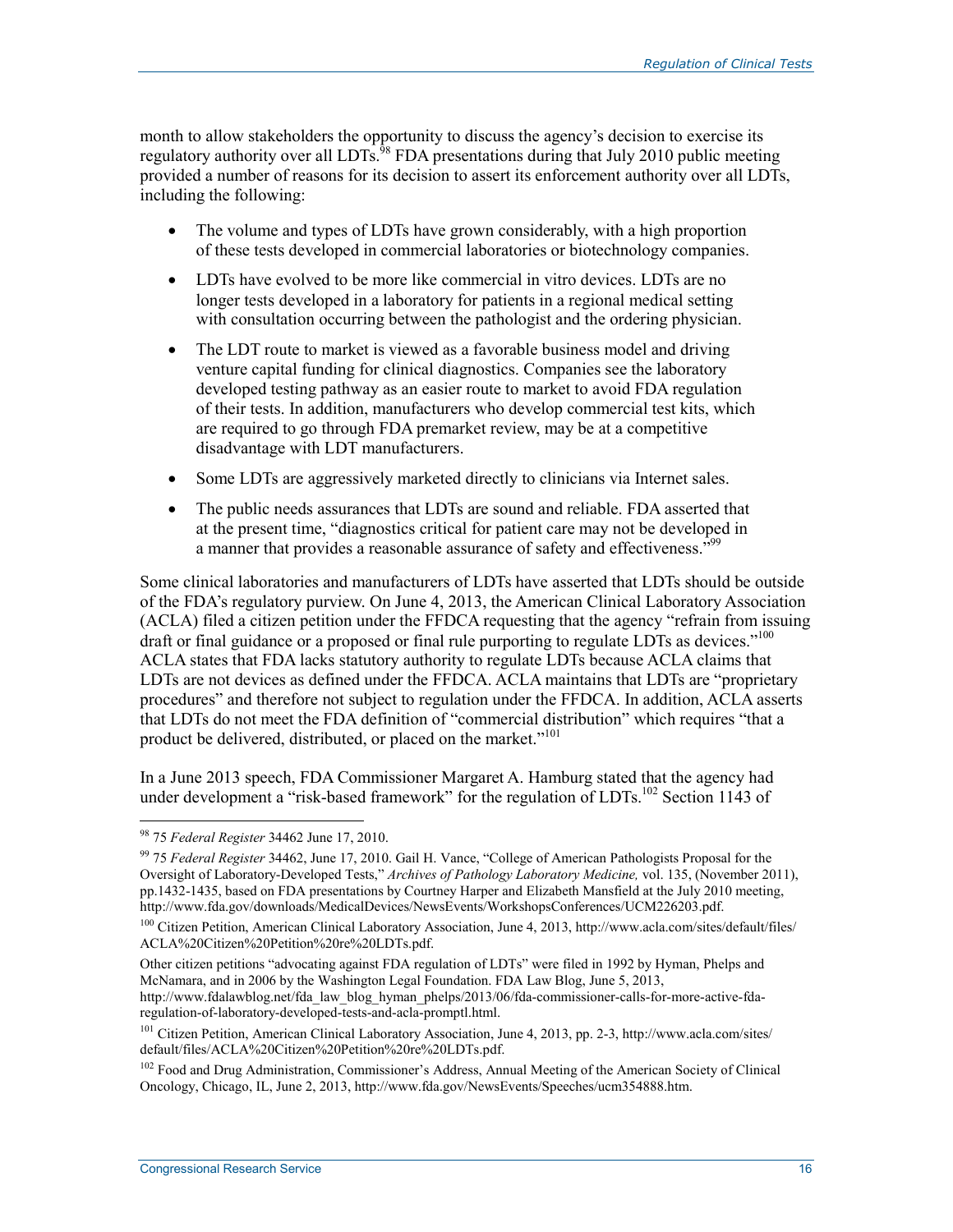FDASIA stipulates that the agency "may not issue any draft or final guidance on the regulation" of LDTs without, "at least 60 days prior to such issuance," first notifying Congress "of the anticipated details of such action."<sup>103</sup> On July 31, 2014, in fulfillment of this statutory requirement, the FDA officially notified Congress that it would be issuing draft guidance,<sup>104</sup> and on October 3, 2014, the agency published a notice in the *Federal Register* announcing the availability of the guidance documents and requesting comments within 120 days to ensure their consideration in the development of final guidance.

### **FDA's Draft Guidance: "Framework for Regulatory Oversight of Laboratory Developed Tests (LDTs)"**

In its draft guidance, "Framework for Regulatory Oversight of Laboratory Developed Tests (LDTs)," the FDA presents the details of a risk-based framework for regulating LDTs. The framework generally identifies classes of LDTs that will be (1) exempt from regulation entirely; (2) only required to meet registration and listing (or notification) and adverse event reporting requirements; and (3) required to meet registration and listing (or notification), adverse event reporting, applicable premarket review (PMA or 510(k) notification), and quality system regulation requirements.105 The determination to continue enforcement discretion—or to enforce certain or all applicable regulatory requirements—for an LDT will be based on risk evaluation.

This framework relies on the following definition of LDT: "[An LDT is] an IVD that is intended for clinical use and [is] designed, manufactured and used within a single laboratory."<sup>106</sup> FDA notes that there are numerous examples of tests that do not meet this strict definition of an LDT that are nevertheless being marketed as LDTs; in these cases, the LDT regulation will apply to these tests in an effort to maintain continuity in the market. Examples of tests that are being marketed as LDTs, but that do not meet the FDA's narrow definition of LDT, include (1) tests that include a key component manufactured by a third party under contract to the clinical laboratory that makes the tests; and (2) tests that were transferred to multiple clinical laboratories that are under ownership of a single entity that developed the tests. $107$ 

<sup>&</sup>lt;sup>103</sup> Food and Drug Administration Safety and Innovation Act (FDASIA, P.L. 112-144), §1143; this provision sunsets in July 2017.

<sup>&</sup>lt;sup>104</sup> Food and Drug Administration, "FDA takes steps to help ensure the reliability of certain diagnostic tests," July 31, 2014, http://www.fda.gov/NewsEvents/Newsroom/PressAnnouncements/ucm407321.htm. The notification to Congress consists of two guidance documents: "Framework for Regulatory Oversight of Laboratory Developed Tests (LDTs)," discussed above, and "FDA Notification and Medical Device Reporting for Laboratory Developed Tests (LDTs)." http://www.fda.gov/downloads/MedicalDevices/ProductsandMedicalProcedures/InVitroDiagnostics/ucm407409.pdf.

<sup>&</sup>lt;sup>105</sup> FDA states, on pages 8-9 of the framework guidance document, that adverse event reports for LDTs are required under the manufacturer medical device reporting requirements (21 CFR 803.50), but due to the policy of enforcement discretion for LDTs, such reports "have not been systematically reported or collected." The framework document uses the terms "adverse event reporting" and "medical device reporting" interchangeably (see p. 14 of the framework).

<sup>106</sup> Food and Drug Administration, *Anticipated Details of the Draft Guidance for Industry, Food and Drug Administration Staff, and Clinical Laboratories*, Framework for Regulatory Oversight of Laboratory Developed Tests (LDTs), July 31, 2014, p. 4.

 $107$  Ibid.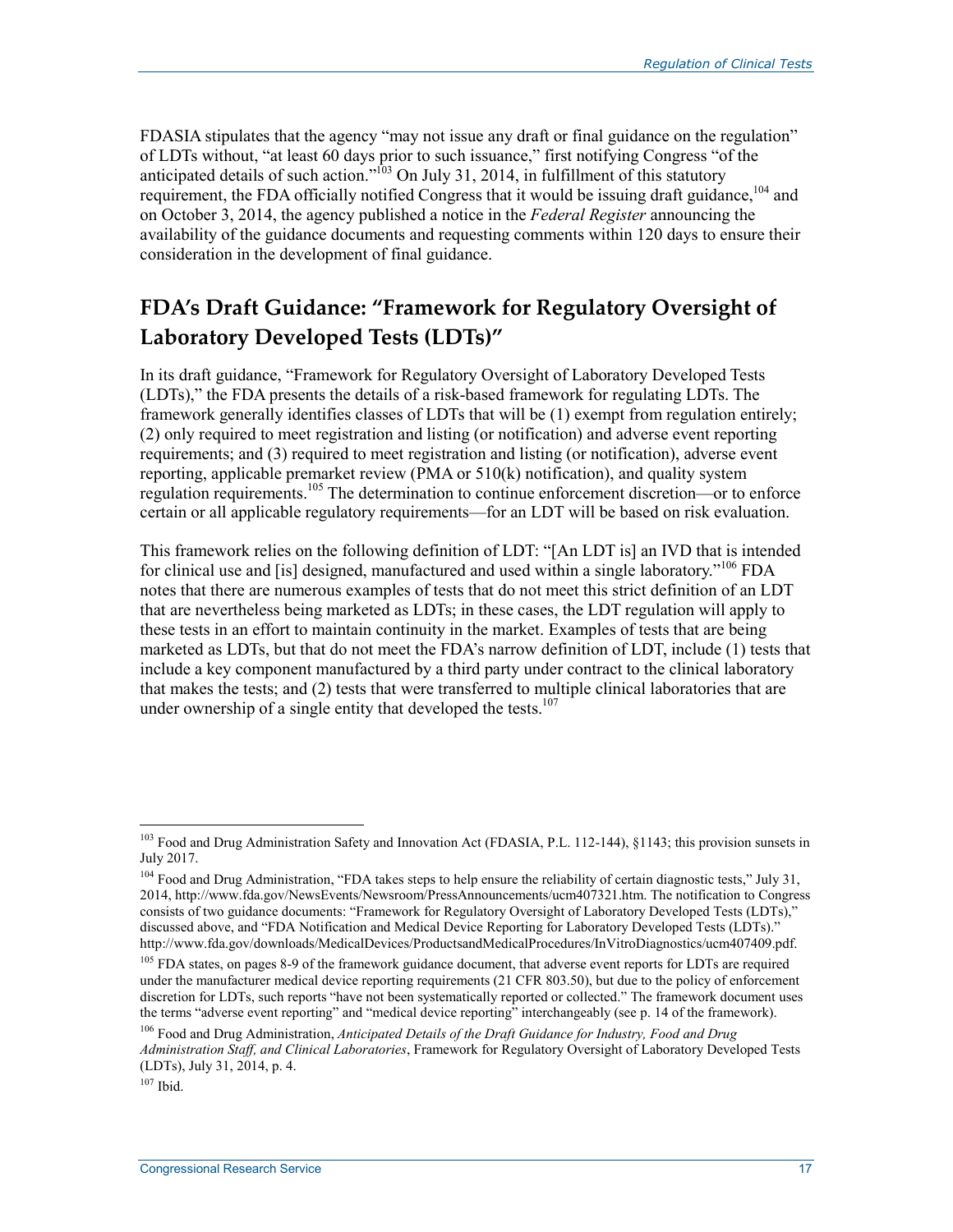Two subsets of LDTs will not fall under the purview of the LDT regulatory framework. FDA will exercise full enforcement discretion over: LDTs used solely for forensic purposes, and LDTs used for organ, stem cell and tissue transplantation.<sup>108</sup>

For all remaining LDTs, FDA will use the information obtained through the registration and listing (or notification) requirement to classify (class I, class II, class III) LDTs, based on risk, using a public process involving advisory panels and public comment.<sup>109</sup> Once classification has taken place, the FDA will enforce premarket review requirements, prioritizing the highest risk class III tests. According to the framework guidance document, "[d]evices would remain on the market during review and FDA's consideration of applications."<sup>110</sup>

For three subsets of LDTs, however, FDA will exercise enforcement discretion for premarket review (and quality system requirements), but will enforce other regulatory requirements, including general controls, registration and listing (or notification), and adverse event reporting. The three LDT subsets are (1) low-risk LDTs (class I); (2) LDTs used for rare diseases and traditional LDTs; and, (3) LDTs for unmet needs.<sup>111</sup> Registration and listing (or notification) and adverse event reporting will begin 6 months after the framework guidance is final.

For moderate-risk (class II) and high-risk (class III) LDTs, all applicable regulatory requirements will be enforced by FDA, including general controls, registration and listing (or notification), adverse event reporting, premarket review, and quality system regulation requirements. FDA intends to first focus on three types of class III LDTs with the highest risk: (1) LDTs that have the same intended use as a cleared or approved companion diagnostic; (2) LDTs with the same intended use as an already FDA-approved class III device; and (3) specific LDTs used to evaluate characteristics of blood or blood products.112 Registration and listing (or notification) and adverse event reporting will begin six months after the guidance is final. Premarket review will begin 12 months after guidance is final for class III LDTs with the highest risk; the remaining class III LDTs will phase-in over four years. For moderate risk class II LDTs, premarket review requirements will begin after completion of the class III LDTs. An FDA-accredited third party review program will use the  $510(\bar{k})$  process for the premarket review of most class II LDTs.<sup>113</sup>

The agency anticipates the entire process of bringing all LDTs into compliance will take nine years to complete. Estimates of the number of laboratories developing and conducting LDTs vary, although the American Clinical Laboratory Association (ACLA) estimates the number of laboratories may be as high as  $11,000$ .<sup>114</sup> The number of LDTs that will need to be brought into

<sup>108</sup> Ibid., p. 11 and pp. 15-16.

<sup>&</sup>lt;sup>109</sup> Ibid., pp. 16-18. Notification is a less burdensome alternative and would not require payment of a registration fee.  $110$  Ibid., p. 12.

 $111$  Ibid., p. 11. An LDT used to diagnose a rare disease is one that qualifies as a humanitarian use device (HUD), a designation that is awarded if it will be used to test fewer than 4,000 individuals per year. A traditional LDT shares the characteristics of LDTs available at the time FDA began its policy of enforcement discretion (e.g., the LDT is interpreted by qualified professionals and not by automated instrumentation or software). LDTs for unmet needs are those for which no FDA approved equivalent exists and which are both manufactured and used within the same health care facility.

<sup>112</sup> Ibid., p. 12.

<sup>113</sup> Ibid.

<sup>&</sup>lt;sup>114</sup> Testimony of The American Clinical Laboratory Association (ACLA) President Alan Mertz, in U.S. Congress, House Committee on Energy and Commerce, Subcommittee on Health, *21st Century Cures: Examining the Regulation of Laboratory-Developed Tests,* hearings, 113th Cong., 2nd sess., September 9, 2014, pp. 19-20, http://docs.house.gov/ (continued...)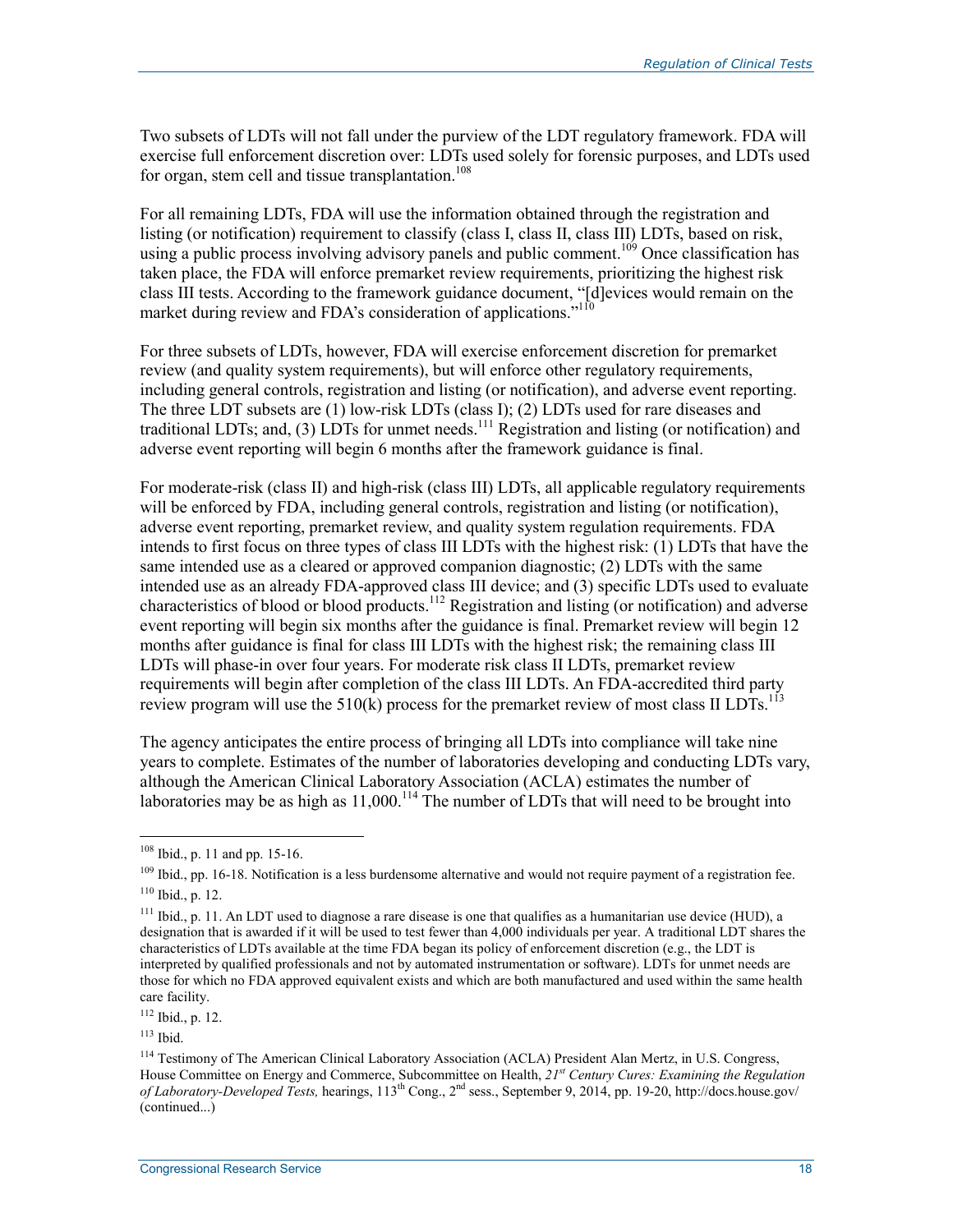compliance is difficult to evaluate, given there are no regulatory requirements currently in effect for notification or registration and listing for these tests; however, a recent analysis of the voluntary Genetic Test Registry identified 8,245 clinical genetic tests, of which 15 had gone through FDA premarket review.<sup>115</sup> This is likely an underestimate of the number of LDTs, given that it is only genetic tests and the registry is voluntary.

### **Oversight of Direct-to-Consumer (DTC) Genetic Testing**

Genetic testing may be offered directly to consumers, with companies entering the market and offering health-related testing (e.g., 23andMe). Proponents of DTC genetic testing maintain that such testing provides consumers with information necessary to make better health care decisions and also that it generally empowers consumers, enhancing their autonomy.<sup>116</sup> However, as the field has expanded and issues related to the accuracy and utility of the tests have grown, questions have arisen generally about whether and how to regulate this type of test, and specifically about the applicability of FDA and CLIA regulatory requirements to DTC genetic testing.<sup>117</sup>

As FDA traditionally exercised enforcement discretion over LDTs, and because the majority of DTC genetic tests are LDTs, manufacturers of DTC genetic tests that are also LDTs have generally operated under the assumption that regulatory requirements pertaining to these tests are not actively being enforced by the FDA. (FDA-regulated ASRs contained in such tests are clearly regulated; however, not all LDTs contain regulated ASRs.) To date, the agency has not provided guidance on this issue; however, the FDA has "stated publicly that DTC genetic testing should be regulated by the agency. Several companies have decided to come to the FDA with premarket submissions, and these are in the process of working with the FDA to come into compliance."<sup>118</sup> Notably, the FDA states in its recently released *Framework for Oversight of Laboratory Developed Tests (LDTs)* that "FDA generally does not exercise enforcement discretion for directto-consumer (DTC) tests regardless of whether they meet the definition of an LDT provided in this guidance. Therefore the enforcement policies in this guidance do not apply to DTC tests, *and FDA's usual enforcement policies apply to DTC tests* [emphasis added]."119

Despite stating that it generally does not exercise enforcement discretion over direct-to-consumer tests, nevertheless, the agency has generally not actively enforced regulatory requirements for

<sup>(...</sup>continued)

meetings/IF/IF14/20140909/102625/HHRG-113-IF14-Wstate-MertzA-20140909.pdf.

 $115$  The remainder either indicated they fell under enforcement discretion  $(1,072)$  or included no information about FDA status (7,158). Testimony of AdvaMedDx Executive Director Andrew Fish, in U.S. Congress, House Committee on Energy and Commerce, Subcommittee on Health, *21st Century Cures: Examining the Regulation of Laboratory-Developed Tests,* hearings, 113th Cong., 2nd sess., September 9, 2014, p. 8.

<sup>116</sup> See, for example, Pascal Su, "Direct-to-Consumer Genetic Testing: A Comprehensive View," *Yale Journal of Biology and Medicine,* vol. 86 (2013), pp. 359-365.

<sup>117</sup> Juli Murphy Bolinger, Robert C. Green, and David Kaufman, "Attitudes About Regulation Among Direct-to-Consumer Genetic Testing Customers," *Genet Test Mol Biomarkers*, vol. 17, no. 5 (May 2013), pp. 424-428.

<sup>118</sup> David H. Spencer and Christina Lockwood, "Direct-to-Consumer Genetic Testing: Reliable or Risky?" *Clinical Chemistry,* vol. 57, no. 12, (December 2011) pp. 1641-1644.

 $119$  FDA, Framework for Regulatory Oversight of LDTs, footnote 4, p. 4.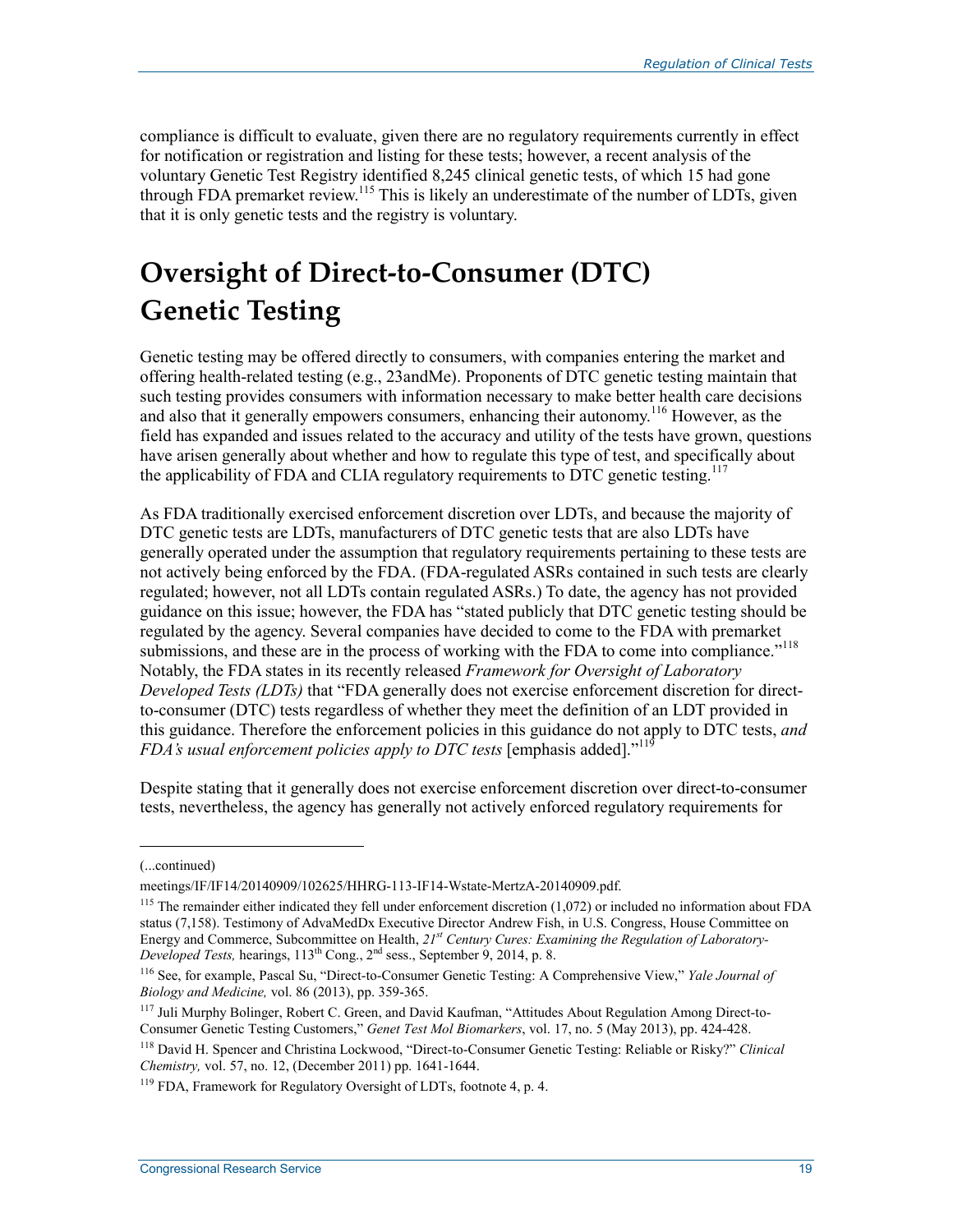DTC genetic tests. For example, in 2010 testimony, Jeffrey Shuren, Director of FDA's Center for Devices and Radiological Health, noted that "although FDA has cleared a number of genetic tests since 2003, none of the genetic tests now offered directly to consumers have undergone premarket review by the FDA....<sup>"120</sup> However, more recently, the FDA has taken steps to enforce the regulation of certain DTC genetic tests. Specifically, in November of 2013, the agency sent a warning letter to 23andMe instructing the company to discontinue marketing of its Personal Genome Service (PGS) test until it receives FDA clearance for this test.<sup>121</sup>

Clinical laboratories performing health-related genetic testing on human specimens are subject to CLIA requirements, whether or not the tests are provided directly to consumers; however, regulators have had some difficulty determining whether companies offering DTC genetic testing are utilizing CLIA-certified laboratories or not.

In addition, certain manufacturer claims about their products are regulated by the Federal Trade Commission (FTC), although a full discussion of this regulation is outside the scope of this report. "Section 5 of the Federal Trade Commission Act [(FTCA, 15 U.S.C. §45)] prohibits unfair or deceptive acts or practices in or affecting commerce. Section 12 of the FTCA [(15 U.S.C. §52)] specifically prohibits the dissemination of false advertisements for foods, drugs, devices, services, or cosmetics. The FTC analyzes the role of advertising in bringing health-related information to consumers and can bring law enforcement actions against false or deceptive advertising."<sup>122</sup> The truthfulness of such claims in DTC genetic testing is an issue, compounded by the fact that consumers are often ordering the test in the absence of consultation with a health care provider. Additionally, companies may modify the content of their webpages in real time, creating difficulty in enforcing regulatory requirements.

<sup>120</sup> Shuren, *Direct-to-Consumer Genetic Testing*, testimony on July 22, 2010.

<sup>121</sup> See FDA Warning Letter to 23andMe, November 22, 2013, Document Number GEN1300666, http://www.fda.gov/ iceci/enforcementactions/warningletters/2013/ucm376296.htm. On February 20, 2014, partially in response to the FDA's warning letter to 23andMe, Senator Alexander sent HHS Secretary Kathleen Sebelius a letter requesting clarification of the Administration's position on patient access to personal health information, http://www.alexander.senate.gov/public/index.cfm?p=PressReleases&ContentRecord\_id=1fa364a5-3a14-4cce-b2ed-9940c033aac3.

<sup>122</sup> See Shuren, *Direct-to-Consumer Genetic Testing*, testimony on July 22, 2010.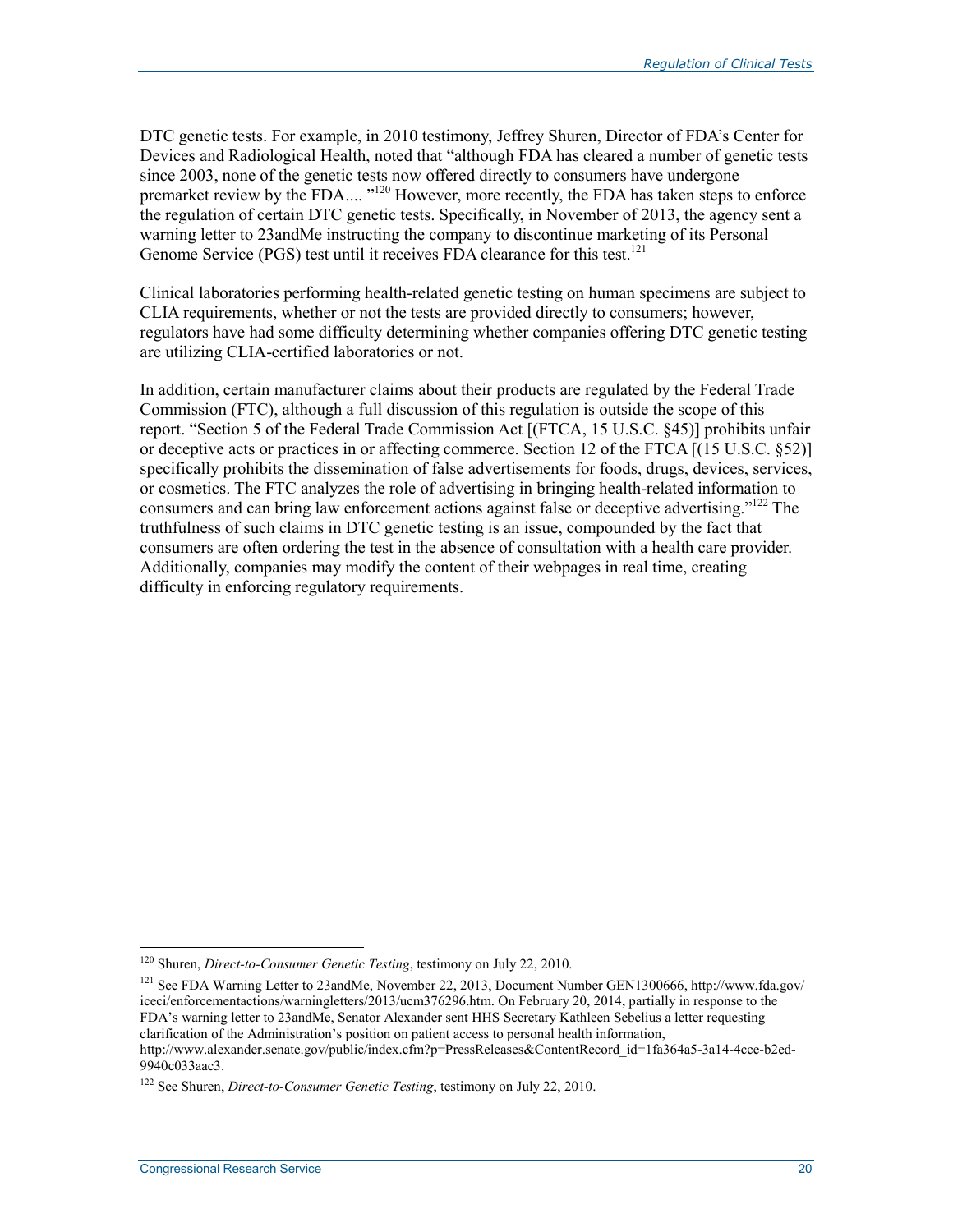## **Appendix. GAO Investigations into Direct-to-Consumer Genetic Testing**

GAO has carried out a number of investigations and other oversight activities related to DTC genetic testing. A 2006 GAO investigation of four companies selling DTC genetic tests found that these companies "misled consumers by providing test results that were both medically unproven and so ambiguous as to be meaningless."<sup>123</sup> GAO conducted a second investigation, from June 2009 to June 2010, of four different genetic testing companies, this time selecting companies that were "frequently cited as being credible by the media and in scientific publications."<sup>124</sup> In July 2010, GAO provided testimony on this second investigation before the Subcommittee on Oversight and Investigations of the Committee on Energy and Commerce. GAO stated that the DTC genetic test results were "misleading and of little or no practical use to consumers."<sup>125</sup> Specifically, GAO found that identical DNA samples yielded contradictory predictions depending solely on the company the DNA was sent to for analysis. The tests in the second GAO investigation cost from \$299 to \$999 and provided risk predictions for diseases such as diabetes, hypertension, multiple sclerosis, leukemia, breast cancer and prostate cancer.

GAO consulted with several external experts in the field of genetics about the results of this second investigation. One expert stated that "the science of risk prediction based on genetic markers is not fully worked out, and that the limitations inherent in this sort of risk prediction have not been adequately disclosed."<sup>126</sup> An expert further noted "the fact that different companies, using the same samples, predict different... directions of risk is telling and is important. It shows that we are nowhere near really being able to interpret [such tests]."127 When asked if any of the test results or disease predictions were more accurate than the others, the genetics experts stated that "there are too many uncertainties and ambiguities in this type of testing to rely on any of the results."<sup>128</sup> For certain situations, the external experts agreed the limitations of the tests should be "clearly disclosed upfront" and suggested that GAO attempt to obtain a refund; two companies complied, but a third refused and the fourth did not respond to the refund request.<sup>129</sup> SACGHS also addressed the issue of the regulation of DTC testing in its 2008 report on the oversight of genetic testing.130

<sup>&</sup>lt;sup>123</sup> GAO, Direct-To-Consumer Genetic Tests: Misleading Test Results Are Further Complicated by Deceptive Marketing and Other Questionable Practices, GAO-10-847T, July 22, 2010, p. 1, http://www.gao.gov/new.items/ d10847t.pdf; and GAO, Nutrigenetic Testing: Tests Purchased from Four Web Sites Mislead Consumers, GAO-06- 977T, July 27, 2006, http://www.gao.gov/assets/120/114612.pdf.

<sup>&</sup>lt;sup>124</sup> GAO, Direct-To-Consumer Genetic Tests: Misleading Test Results Are Further Complicated by Deceptive Marketing and Other Questionable Practices, GAO-10-847T, July 22, 2010, p. 2, http://www.gao.gov/new.items/ d10847t.pdf.

 $125$  Ibid., p. 4.

 $126$  Ibid., p. 8.

<sup>127</sup> Ibid.

<sup>128</sup> Ibid.

<sup>129</sup> Ibid., p. 10.

<sup>&</sup>lt;sup>130</sup> "There is insufficient oversight of laboratories offering such tests, and their potential impact on the public health is an increasing concern. Direct-to-consumer marketing of laboratory tests and consumer-initiated testing have the potential for adverse patient outcomes, social stigmatization, privacy concerns, and cost implications for the health care system." See Department of Health and Human Services, Secretary's Advisory Committee on Genetics, Health, and Society, *U.S. System of Oversight of Genetic Testing: A Response to the Charge of the Secretary of Health and Human*  (continued...)